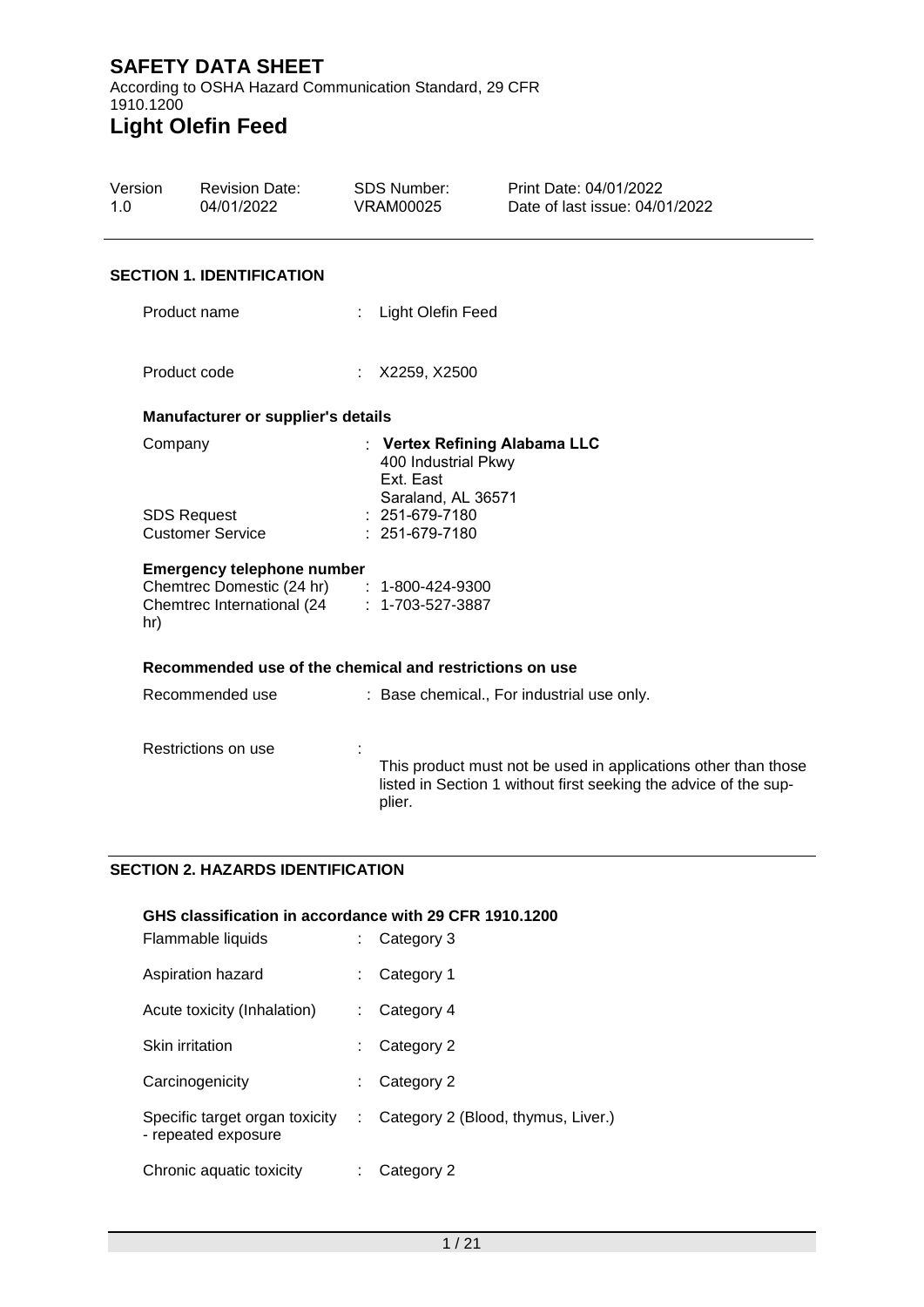According to OSHA Hazard Communication Standard, 29 CFR 1910.1200 **Light Olefin Feed**

### Version 1.0 Revision Date: 04/01/2022 SDS Number: VRAM00025 Print Date: 04/01/2022 Date of last issue: 04/01/2022 **GHS label elements** Hazard pictograms : Signal word : Danger Hazard statements : PHYSICAL HAZARDS: H226 Flammable liquid and vapour. HEALTH HAZARDS: H304 May be fatal if swallowed and enters airways. H315 Causes skin irritation. H332 Harmful if inhaled. H373 May cause damage to organs (Blood, Liver, thymus) through prolonged or repeated exposure. H351 Suspected of causing cancer. ENVIRONMENTAL HAZARDS: H411 Toxic to aquatic life with long lasting effects. Precautionary statements : **Prevention:**  P201 + P202 Obtain special instructions before use. Do not handle until all safety precautions have been read and understood. P210 Keep away from heat/sparks/open flames/hot surfaces. No smoking. P233 Keep container tightly closed. P240 Ground/bond container and receiving equipment. P241 Use explosion-proof electrical/ ventilating/ lighting equipment. P242 Use only non-sparking tools. P243 Take precautionary measures against static discharge. P260 Do not breathe dust/ fume/ gas/ mist/ vapours/ spray. P261 Avoid breathing dust/ fume/ gas/ mist/ vapours/ spray. P264 Wash hands thoroughly after handling. P271 Use only outdoors or in a well-ventilated area. P273 Avoid release to the environment. P280 Wear protective gloves/ protective clothing/ eye protection/ face protection. **Response:**  P301 + P310 IF SWALLOWED: Immediately call a POISON CENTER/doctor. P302 + P352 IF ON SKIN: Wash with plenty of soap and water. P303 + P361 + P353 IF ON SKIN (or hair): Remove/ Take off immediately all contaminated clothing. Rinse skin with water/ shower. P304 + P340 + P312 IF INHALED: Remove victim to fresh air and keep at rest in a position comfortable for breathing. Call a POISON CENTER or doctor/ physician if you feel unwell. P308 + P313 IF exposed or concerned: Get medical advice/ attention.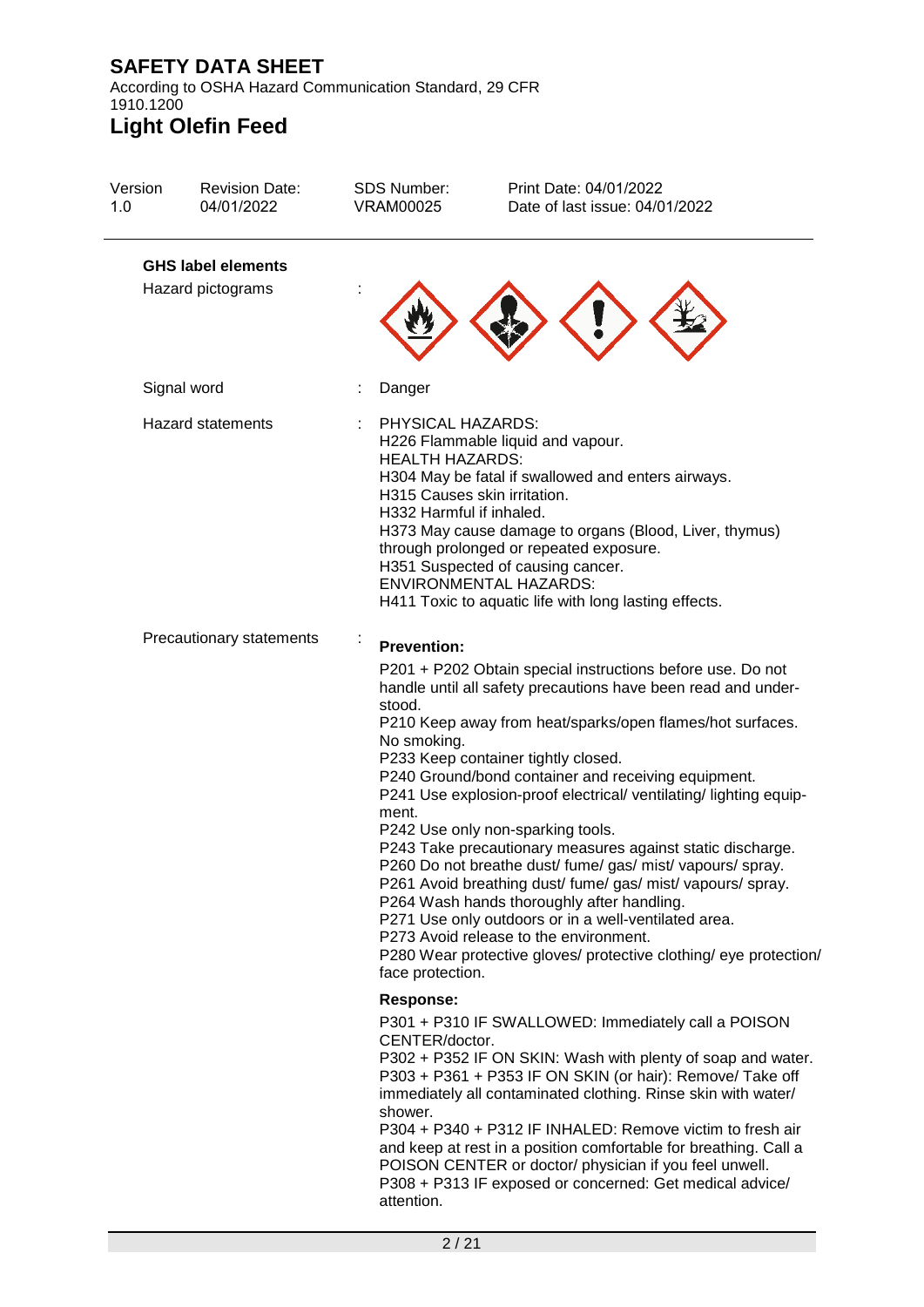According to OSHA Hazard Communication Standard, 29 CFR 1910.1200

**Light Olefin Feed**

| Version<br>1.0 | <b>Revision Date:</b><br>04/01/2022 | SDS Number:<br>VRAM00025                                               | Print Date: 04/01/2022<br>Date of last issue: 04/01/2022                                                                                                                                                                                                                                                                                                        |
|----------------|-------------------------------------|------------------------------------------------------------------------|-----------------------------------------------------------------------------------------------------------------------------------------------------------------------------------------------------------------------------------------------------------------------------------------------------------------------------------------------------------------|
|                |                                     | on this label).<br>tion.<br>reuse.<br>quish.<br>P391 Collect spillage. | P314 Get medical advice/ attention if you feel unwell.<br>P321 Specific treatment (see supplemental first aid instructions<br>P331 Do NOT induce vomiting.<br>P332 + P313 If skin irritation occurs: Get medical advice/atten-<br>P362 + P364 Take off contaminated clothing and wash it before<br>P370 + P378 In case of fire: Use appropriate media to extin- |
|                |                                     | Storage:<br>P405 Store locked up.                                      | P403 + P235 Store in a well-ventilated place. Keep cool.                                                                                                                                                                                                                                                                                                        |
|                |                                     | Disposal:                                                              | P501 Dispose of contents and container to appropriate waste<br>site or reclaimer in accordance with local and national regula-                                                                                                                                                                                                                                  |

**Other hazards which do not result in classification**

May ignite on surfaces at temperatures above auto-ignition temperature.

tions.

Vapour in the headspace of tanks and containers may ignite and explode at temperatures exceeding auto-ignition temperature, where vapour concentrations are within the flammability range. This material is a static accumulator.

Even with proper grounding and bonding, this material can still accumulate an electrostatic charge.

If sufficient charge is allowed to accumulate, electrostatic discharge and ignition of flammable airvapour mixtures can occur.

This product is intended for use in closed systems only.

The classification of this material is based on OSHA HCS 2012 criteria.

Hydrogen sulphide (H2S), an extremely flammable and toxic gas, and other hazardous vapours may evolve and collect in the headspace of storage tanks, transport vessels and other enclosed containers.

### **SECTION 3. COMPOSITION/INFORMATION ON INGREDIENTS**

#### **Hazardous components**

| ⊧Chemical name        | ⊩Svnonvms                   | I CAS-No. | Concentration (% w/w) |
|-----------------------|-----------------------------|-----------|-----------------------|
| Gas oils (petroleum), | Gas oils (petro- 64741-58-8 |           | $\leq$ 100            |
| light vacuum          | leum), light                |           |                       |
|                       | vacuum                      |           |                       |

Hydrogen sulphide may be present both in the liquid and the vapour. Composition is complex and varies with the source of the crude oil and the contributing process plants at that time.

### **SECTION 4. FIRST-AID MEASURES**

General advice : Vapourisation of H2S that has been trapped in clothing can be dangerous to rescuers. Maintain respiratory protection to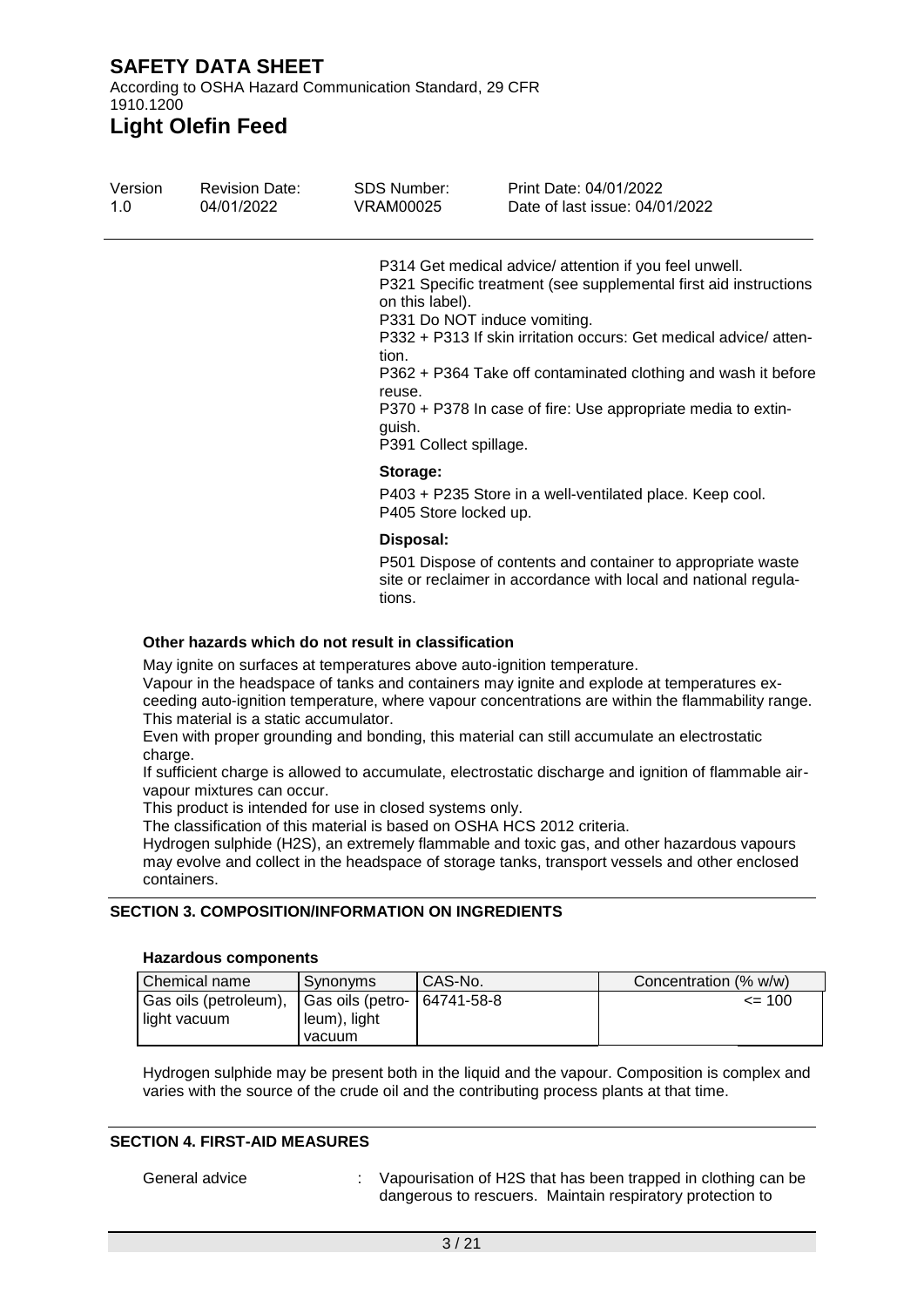According to OSHA Hazard Communication Standard, 29 CFR 1910.1200

# **Light Olefin Feed**

| Version<br>1.0 | <b>Revision Date:</b><br>04/01/2022                    | <b>SDS Number:</b><br><b>VRAM00025</b> | Print Date: 04/01/2022<br>Date of last issue: 04/01/2022                                                                                                                                                                                                                                                                                                                                                                                                                                                                                                        |
|----------------|--------------------------------------------------------|----------------------------------------|-----------------------------------------------------------------------------------------------------------------------------------------------------------------------------------------------------------------------------------------------------------------------------------------------------------------------------------------------------------------------------------------------------------------------------------------------------------------------------------------------------------------------------------------------------------------|
|                |                                                        |                                        | avoid contamination from the victim to rescuer. Mechanical<br>ventilation should be used to resuscitate if at all possible.                                                                                                                                                                                                                                                                                                                                                                                                                                     |
|                | If inhaled                                             |                                        | Call emergency number for your location / facility.<br>Remove to fresh air. Do not attempt to rescue the victim un-<br>less proper respiratory protection is worn. If the victim has<br>difficulty breathing or tightness of the chest, is dizzy, vomiting,<br>or unresponsive, give 100% oxygen with rescue breathing or<br>Cardio-Pulmonary Resuscitation as required and transport to<br>the nearest medical facility.                                                                                                                                       |
|                |                                                        |                                        | Respiratory irritation signs and symptoms may include a tem-<br>porary burning sensation of the nose and throat, coughing,<br>and/or difficulty breathing.                                                                                                                                                                                                                                                                                                                                                                                                      |
|                | In case of skin contact                                | for symptoms to develop.<br>wounds.    | Remove contaminated clothing. Immediately flush skin with<br>large amounts of water for at least 15 minutes, and follow by<br>washing with soap and water if available. If redness, swelling,<br>pain and/or blisters occur, transport to the nearest medical<br>facility for additional treatment.<br>When using high pressure equipment, injection of product<br>under the skin can occur. If high pressure injuries occur, the<br>casualty should be sent immediately to a hospital. Do not wait<br>Obtain medical attention even in the absence of apparent |
|                | In case of eye contact                                 | rinsing.<br>ment.                      | Immediately flush eye(s) with plenty of water.<br>Remove contact lenses, if present and easy to do. Continue<br>Transport to the nearest medical facility for additional treat-                                                                                                                                                                                                                                                                                                                                                                                 |
|                |                                                        |                                        | Eye irritation signs and symptoms may include a burning sen-<br>sation, redness, swelling, and/or blurred vision.                                                                                                                                                                                                                                                                                                                                                                                                                                               |
|                | If swallowed                                           |                                        | Call emergency number for your location / facility.<br>If swallowed, do not induce vomiting: transport to nearest<br>medical facility for additional treatment. If vomiting occurs<br>spontaneously, keep head below hips to prevent aspiration.<br>If any of the following delayed signs and symptoms appear<br>within the next 6 hours, transport to the nearest medical facili-<br>ty: fever greater than 101° F (38.3°C), shortness of breath,<br>chest congestion or continued coughing or wheezing.                                                       |
| delayed        | Most important symptoms<br>and effects, both acute and |                                        | If material enters lungs, signs and symptoms may include<br>coughing, choking, wheezing, difficulty in breathing, chest<br>congestion, shortness of breath, and/or fever.<br>If any of the following delayed signs and symptoms appear<br>within the next 6 hours, transport to the nearest medical facili-<br>ty: fever greater than 101° F (38.3°C), shortness of breath,<br>chest congestion or continued coughing or wheezing.<br>Respiratory irritation signs and symptoms may include a tem-                                                              |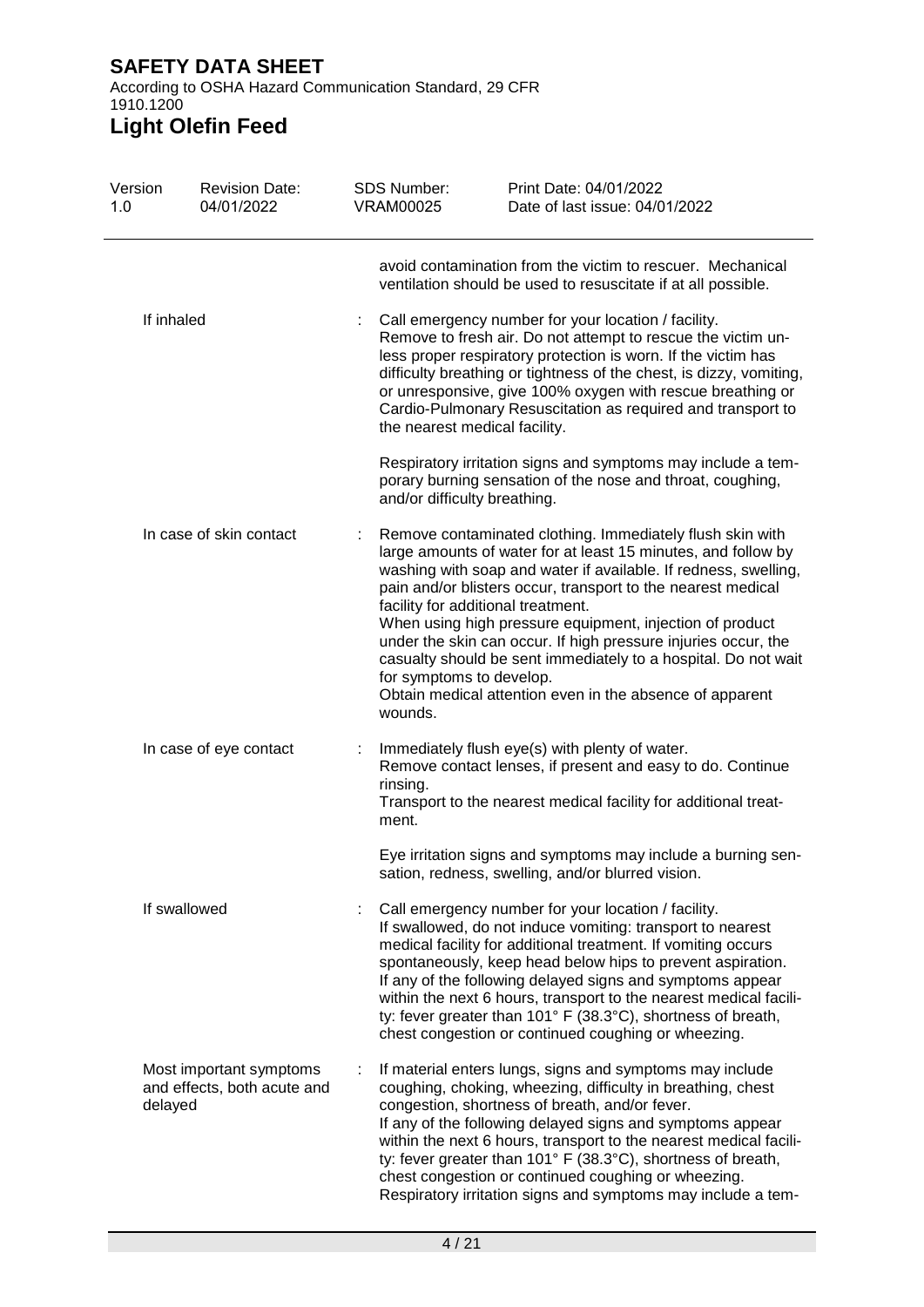According to OSHA Hazard Communication Standard, 29 CFR 1910.1200

# **Light Olefin Feed**

| Version<br>1.0                                                                   |  | <b>Revision Date:</b><br>04/01/2022 |                                                                                                                                                                                                                                                                                                                                                                                     | <b>SDS Number:</b><br><b>VRAM00025</b>                                                                                      | Print Date: 04/01/2022<br>Date of last issue: 04/01/2022                                                                                                                             |  |
|----------------------------------------------------------------------------------|--|-------------------------------------|-------------------------------------------------------------------------------------------------------------------------------------------------------------------------------------------------------------------------------------------------------------------------------------------------------------------------------------------------------------------------------------|-----------------------------------------------------------------------------------------------------------------------------|--------------------------------------------------------------------------------------------------------------------------------------------------------------------------------------|--|
|                                                                                  |  |                                     | porary burning sensation of the nose and throat, coughing,<br>and/or difficulty breathing.<br>Skin irritation signs and symptoms may include a burning sen-<br>sation, redness, swelling, and/or blisters.<br>No specific hazards under normal use conditions.<br>Eye irritation signs and symptoms may include a burning sen-<br>sation, redness, swelling, and/or blurred vision. |                                                                                                                             |                                                                                                                                                                                      |  |
| Protection of first-aiders                                                       |  |                                     | incident, injury and surroundings.                                                                                                                                                                                                                                                                                                                                                  | When administering first aid, ensure that you are wearing the<br>appropriate personal protective equipment according to the |                                                                                                                                                                                      |  |
| Indication of any immediate<br>medical attention and special<br>treatment needed |  | ÷.                                  | Potential for chemical pneumonitis.<br>Treat symptomatically.                                                                                                                                                                                                                                                                                                                       | Call a doctor or poison control center for guidance.                                                                        |                                                                                                                                                                                      |  |
|                                                                                  |  |                                     |                                                                                                                                                                                                                                                                                                                                                                                     | son Control Center for guidance.                                                                                            | Hydrogen sulphide (H2S) - CNS asphyxiant. May cause rhini-<br>tis, bronchitis and occasionally pulmonary oedema after se-<br>vere exposure. CONSIDER: Oxygen therapy. Consult a Poi- |  |

### **SECTION 5. FIRE-FIGHTING MEASURES**

| Suitable extinguishing media<br>$\sim 10$ |    | Foam, water spray or fog. Dry chemical powder, carbon diox-<br>ide, sand or earth may be used for small fires only.                                                                                                                                                                                                                                                                                                                                                                                                   |  |  |
|-------------------------------------------|----|-----------------------------------------------------------------------------------------------------------------------------------------------------------------------------------------------------------------------------------------------------------------------------------------------------------------------------------------------------------------------------------------------------------------------------------------------------------------------------------------------------------------------|--|--|
| Unsuitable extinguishing<br>media         |    | Do not use water in a jet.<br>Simultaneous use of foam and water on the same surface is<br>to be avoided as water destroys the foam.                                                                                                                                                                                                                                                                                                                                                                                  |  |  |
| Specific hazards during fire-<br>fighting | ÷. | Hazardous combustion products may include:<br>A complex mixture of airborne solid and liquid particulates and<br>gases (smoke).<br>Oxides of sulphur.<br>Unidentified organic and inorganic compounds.<br>Carbon monoxide may be evolved if incomplete combustion<br>occurs.<br>Will float and can be reignited on surface water.<br>Flammable vapours may be present even at temperatures<br>below the flash point.<br>The vapour is heavier than air, spreads along the ground and<br>distant ignition is possible. |  |  |
| Specific extinguishing meth-<br>ods       | t. | Use water spray to cool unopened containers.                                                                                                                                                                                                                                                                                                                                                                                                                                                                          |  |  |
| Further information                       |    | Keep adjacent containers cool by spraying with water.<br>If possible remove containers from the danger zone.<br>If the fire cannot be extinguished the only course of action is<br>to evacuate immediately.<br>Contain residual material at affected sites to prevent material<br>from entering drains (sewers), ditches, and waterways.                                                                                                                                                                              |  |  |
| 5/21                                      |    |                                                                                                                                                                                                                                                                                                                                                                                                                                                                                                                       |  |  |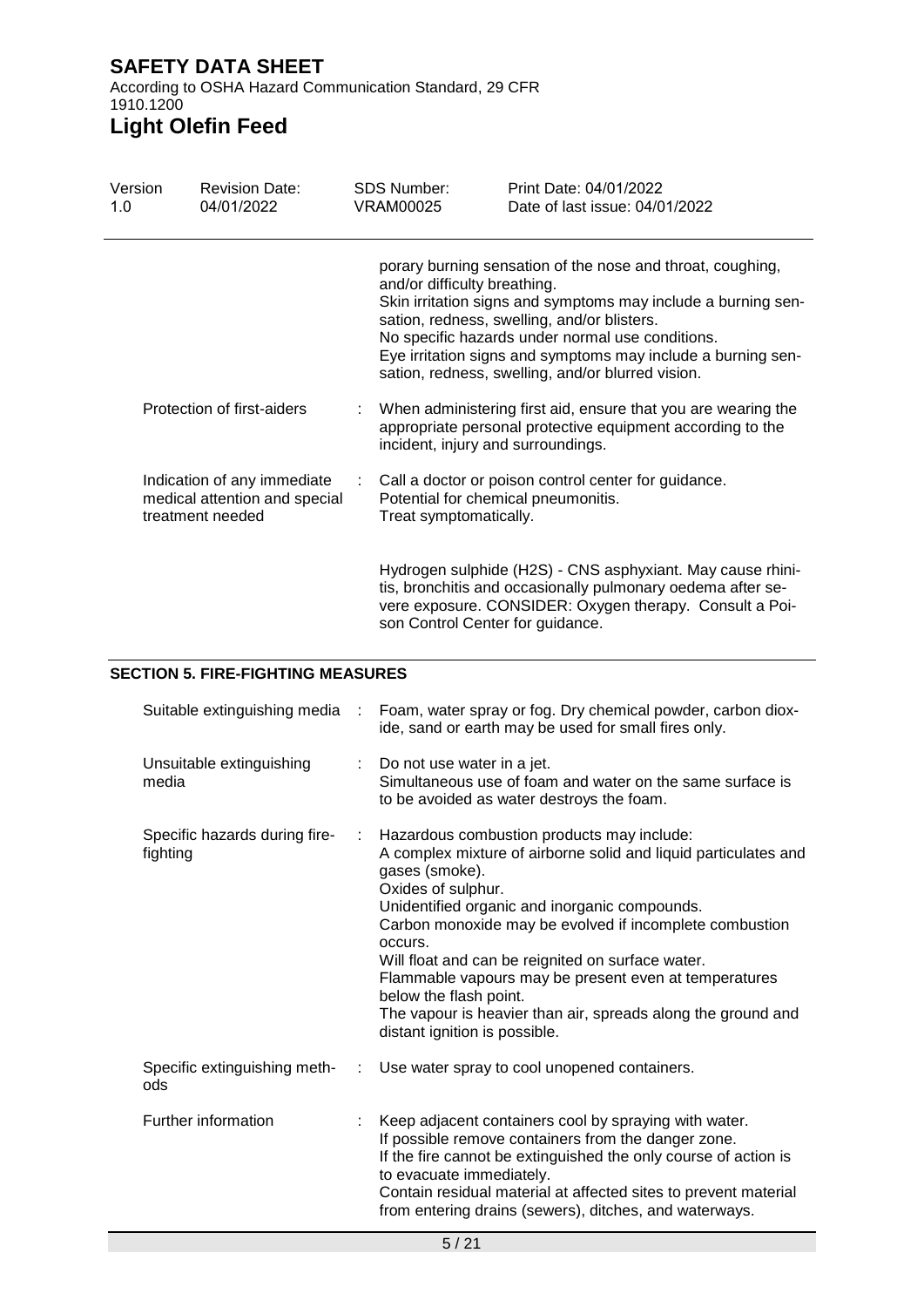According to OSHA Hazard Communication Standard, 29 CFR 1910.1200

# **Light Olefin Feed**

| Version<br>1.0 | <b>Revision Date:</b><br>04/01/2022                                             | <b>SDS Number:</b><br><b>VRAM00025</b> | Print Date: 04/01/2022<br>Date of last issue: 04/01/2022                                                                                                                                                                                                                                                                                                                                                                                                                                                                                                                                                                                                                                                                                                                                                                                                                                                                                                                                                                                                                                                                                                   |
|----------------|---------------------------------------------------------------------------------|----------------------------------------|------------------------------------------------------------------------------------------------------------------------------------------------------------------------------------------------------------------------------------------------------------------------------------------------------------------------------------------------------------------------------------------------------------------------------------------------------------------------------------------------------------------------------------------------------------------------------------------------------------------------------------------------------------------------------------------------------------------------------------------------------------------------------------------------------------------------------------------------------------------------------------------------------------------------------------------------------------------------------------------------------------------------------------------------------------------------------------------------------------------------------------------------------------|
|                | Special protective equipment<br>for firefighters                                |                                        | Proper protective equipment including chemical resistant<br>gloves are to be worn; chemical resistant suit is indicated if<br>large contact with spilled product is expected. Self-Contained<br>Breathing Apparatus must be worn when approaching a fire in<br>a confined space. Select fire fighter's clothing approved to<br>relevant Standards (e.g. Europe: EN469).                                                                                                                                                                                                                                                                                                                                                                                                                                                                                                                                                                                                                                                                                                                                                                                    |
|                | <b>SECTION 6. ACCIDENTAL RELEASE MEASURES</b>                                   |                                        |                                                                                                                                                                                                                                                                                                                                                                                                                                                                                                                                                                                                                                                                                                                                                                                                                                                                                                                                                                                                                                                                                                                                                            |
|                | Personal precautions, protec- :<br>tive equipment and emer-<br>gency procedures | Do not breathe fumes, vapour.          | Do not operate electrical equipment.<br>Shut off leaks, if possible without personal risks. Remove all<br>possible sources of ignition in the surrounding area and evac-<br>uate all personnel. Attempt to disperse the gas or to direct its<br>flow to a safe location for example by using fog sprays. Take<br>precautionary measures against static discharge. Ensure elec-<br>trical continuity by bonding and grounding (earthing) all<br>equipment. Monitor area with combustible gas meter.                                                                                                                                                                                                                                                                                                                                                                                                                                                                                                                                                                                                                                                         |
|                | Environmental precautions                                                       |                                        | Take measures to minimise the effects on groundwater.<br>Contain residual material at affected sites to prevent material<br>from entering drains (sewers), ditches, and waterways.<br>Prevent from spreading or entering into drains, ditches or riv-<br>ers by using sand, earth, or other appropriate barriers.                                                                                                                                                                                                                                                                                                                                                                                                                                                                                                                                                                                                                                                                                                                                                                                                                                          |
|                | Methods and materials for<br>containment and cleaning up                        |                                        | Take precautionary measures against static discharges.<br>For small liquid spills (< 1 drum), transfer by mechanical<br>means to a labeled, sealable container for product recovery or<br>safe disposal. Allow residues to evaporate or soak up with an<br>appropriate absorbent material and dispose of safely. Remove<br>contaminated soil and dispose of safely.<br>For large liquid spills (> 1 drum), transfer by mechanical<br>means such as vacuum truck to a salvage tank for recovery or<br>safe disposal. Do not flush away residues with water. Retain<br>as contaminated waste. Allow residues to evaporate or soak<br>up with an appropriate absorbent material and dispose of<br>safely. Remove contaminated soil and dispose of safely<br>Prevent from spreading or entering into drains, ditches or riv-<br>ers by using sand, earth, or other appropriate barriers.<br>Avoid contact with skin, eyes and clothing.<br>Evacuate the area of all non-essential personnel.<br>Ventilate contaminated area thoroughly.<br>Take precautionary measures against static discharges.<br>Observe all relevant local and international regulations. |
|                | Additional advice                                                               |                                        | For guidance on selection of personal protective equipment<br>see Chapter 8 of this Safety Data Sheet.<br>Notify authorities if any exposure to the general public or the<br>environment occurs or is likely to occur.<br>For guidance on disposal of spilled material see Chapter 13 of                                                                                                                                                                                                                                                                                                                                                                                                                                                                                                                                                                                                                                                                                                                                                                                                                                                                   |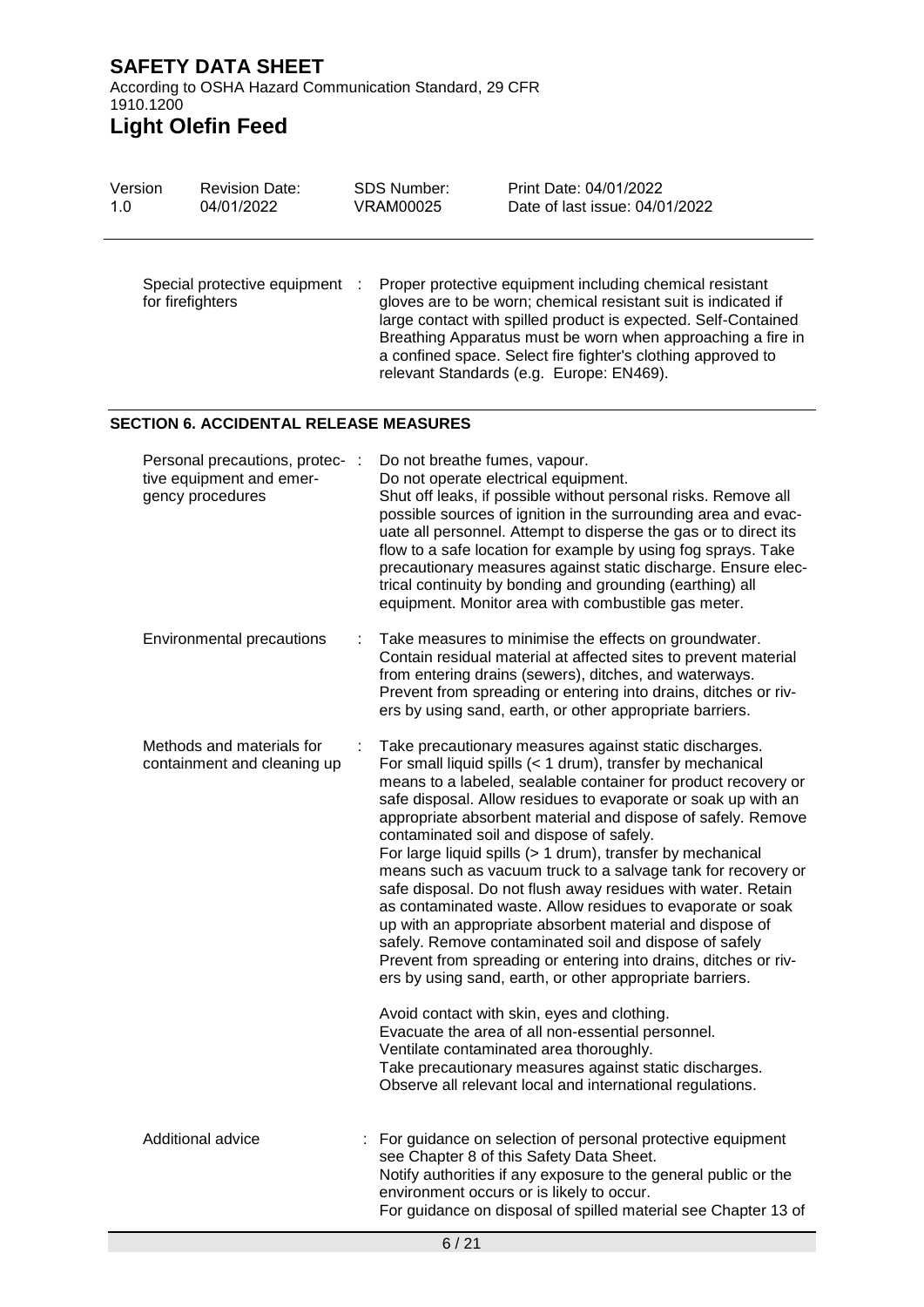According to OSHA Hazard Communication Standard, 29 CFR 1910.1200

# **Light Olefin Feed**

| Version<br>1.0 | <b>Revision Date:</b><br>04/01/2022 | SDS Number:<br>VRAM00025                                                                              | Print Date: 04/01/2022<br>Date of last issue: 04/01/2022                                                                                                                                                                                                                                                                                                                                                                                                                                                                                                                                                                                                                                                                                                                                                           |
|----------------|-------------------------------------|-------------------------------------------------------------------------------------------------------|--------------------------------------------------------------------------------------------------------------------------------------------------------------------------------------------------------------------------------------------------------------------------------------------------------------------------------------------------------------------------------------------------------------------------------------------------------------------------------------------------------------------------------------------------------------------------------------------------------------------------------------------------------------------------------------------------------------------------------------------------------------------------------------------------------------------|
|                |                                     | this Safety Data Sheet.<br>cannot be contained.<br>Annex 1 Regulation 26.<br>(800) 424-8802.<br>8802. | Local authorities should be advised if significant spillages<br>Maritime spillages should be dealt with using a Shipboard Oil<br>Pollution Emergency Plan (SOPEP), as required by MARPOL<br>This material is covered by EPA's Comprehensive Environ-<br>mental Response, Compensation and Liability Act (CERCLA)<br>Petroleum Exclusion. Therefore, releases to the environment<br>may not be reportable under CERCLA.<br>U.S. regulations may require reporting releases of this materi-<br>al to the environment which exceed the reportable quantity<br>(refer to Chapter 15) to the National Response Center at<br>Under Section 311 of the Clean Water Act (CWA) this material<br>is considered an oil. As such, spills into surface waters must<br>be reported to the National Response Center at (800) 424- |
|                | SECTION 7 HANDI ING AND STORAGE     |                                                                                                       |                                                                                                                                                                                                                                                                                                                                                                                                                                                                                                                                                                                                                                                                                                                                                                                                                    |

### **SECTION 7. HANDLING AND STORAGE**

| <b>Technical measures</b> | Avoid breathing of or direct contact with material. Only use in<br>well ventilated areas. Wash thoroughly after handling. For<br>guidance on selection of personal protective equipment see<br>Chapter 8 of this Safety Data Sheet.<br>Use the information in this data sheet as input to a risk as-<br>sessment of local circumstances to help determine appropri-<br>ate controls for safe handling, storage and disposal of this<br>material.<br>Air-dry contaminated clothing in a well-ventilated area before<br>laundering.<br>Prevent spillages.<br>Use local exhaust ventilation if there is risk of inhalation of<br>vapours, mists or aerosols.<br>Never siphon by mouth.<br>Contaminated leather articles including shoes cannot be de-<br>contaminated and should be destroyed to prevent reuse. |
|---------------------------|--------------------------------------------------------------------------------------------------------------------------------------------------------------------------------------------------------------------------------------------------------------------------------------------------------------------------------------------------------------------------------------------------------------------------------------------------------------------------------------------------------------------------------------------------------------------------------------------------------------------------------------------------------------------------------------------------------------------------------------------------------------------------------------------------------------|
| Advice on safe handling   | Ensure that all local regulations regarding handling and stor-<br>age facilities are followed.<br>Avoid inhaling vapour and/or mists.<br>Avoid prolonged or repeated contact with skin.<br>When using do not eat or drink.<br>Extinguish any naked flames. Do not smoke. Remove ignition<br>sources. Avoid sparks.<br>Earth all equipment.<br>Properly dispose of any contaminated rags or cleaning mate-<br>rials in order to prevent fires.<br>Use local exhaust ventilation if there is risk of inhalation of<br>vapours, mists or aerosols.                                                                                                                                                                                                                                                              |

The inherent toxic and olfactory (sense of smell) fatiguing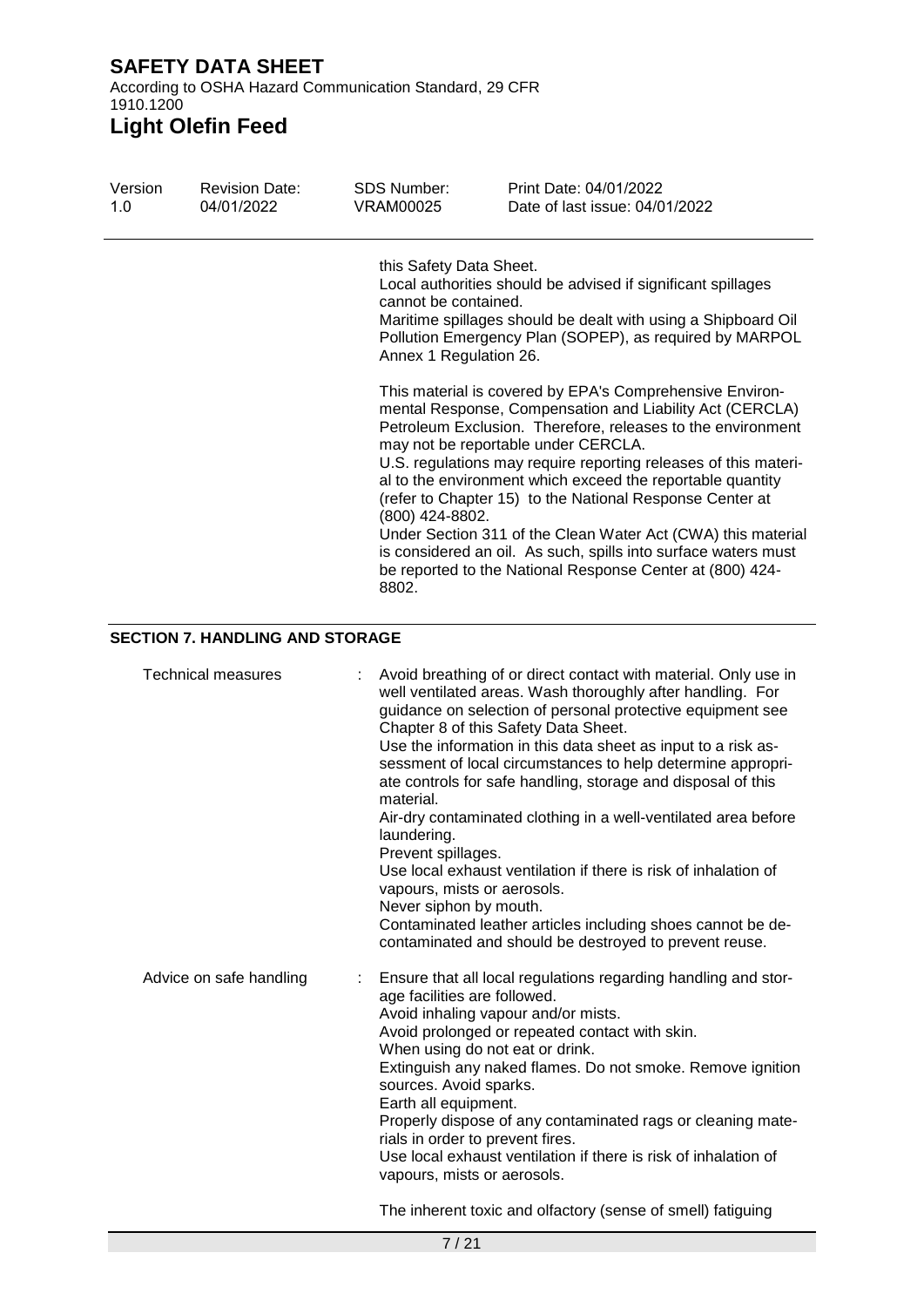According to OSHA Hazard Communication Standard, 29 CFR 1910.1200

# **Light Olefin Feed**

| Version<br>1.0          | <b>Revision Date:</b><br>04/01/2022           | <b>SDS Number:</b><br><b>VRAM00025</b>                                   | Print Date: 04/01/2022<br>Date of last issue: 04/01/2022                                                                                                                                                                                                                                                                                                                                                                                                                                                                                                                                                                                                                                                                                                                                                                                                                                                                                                                                                                                                                                                                                                                                                                                                                                                                                                                                                                                                                                                                                                                                                                                                                                                     |
|-------------------------|-----------------------------------------------|--------------------------------------------------------------------------|--------------------------------------------------------------------------------------------------------------------------------------------------------------------------------------------------------------------------------------------------------------------------------------------------------------------------------------------------------------------------------------------------------------------------------------------------------------------------------------------------------------------------------------------------------------------------------------------------------------------------------------------------------------------------------------------------------------------------------------------------------------------------------------------------------------------------------------------------------------------------------------------------------------------------------------------------------------------------------------------------------------------------------------------------------------------------------------------------------------------------------------------------------------------------------------------------------------------------------------------------------------------------------------------------------------------------------------------------------------------------------------------------------------------------------------------------------------------------------------------------------------------------------------------------------------------------------------------------------------------------------------------------------------------------------------------------------------|
|                         |                                               | tory protection is in use.                                               | properties of hydrogen sulphide require that air monitoring<br>alarms be used if concentrations are expected to reach harm-<br>ful levels such as in enclosed spaces, heated transport ves-<br>sels and spill or leak situations. If the air concentration ex-<br>ceeds 10 ppm, the area should be evacuated unless respira-                                                                                                                                                                                                                                                                                                                                                                                                                                                                                                                                                                                                                                                                                                                                                                                                                                                                                                                                                                                                                                                                                                                                                                                                                                                                                                                                                                                 |
|                         | Avoidance of contact                          | Strong oxidising agents.                                                 |                                                                                                                                                                                                                                                                                                                                                                                                                                                                                                                                                                                                                                                                                                                                                                                                                                                                                                                                                                                                                                                                                                                                                                                                                                                                                                                                                                                                                                                                                                                                                                                                                                                                                                              |
| <b>Product Transfer</b> |                                               | ing, or handling operations.                                             | Avoid splash filling Wait 2 minutes after tank filling (for tanks<br>such as those on road tanker vehicles) before opening hatch-<br>es or manholes. Wait 30 minutes after tank filling (for large<br>storage tanks) before opening hatches or manholes. Keep<br>containers closed when not in use. Contamination resulting<br>from product transfer may give rise to light hydrocarbon va-<br>pour in the headspace of tanks that have previously contained<br>gasoline. This vapour may explode if there is a source of igni-<br>tion. Partly filled containers present a greater hazard than<br>those that are full, therefore handling, transfer and sampling<br>activities need special care. Even with proper grounding and<br>bonding, this material can still accumulate an electrostatic<br>charge. If sufficient charge is allowed to accumulate, electro-<br>static discharge and ignition of flammable air-vapour mixtures<br>can occur. Be aware of handling operations that may give rise<br>to additional hazards that result from the accumulation of stat-<br>ic charges. These include but are not limited to pumping (es-<br>pecially turbulent flow), mixing, filtering, splash filling, cleaning<br>and filling of tanks and containers, sampling, switch loading,<br>gauging, vacuum truck operations, and mechanical move-<br>ments. These activities may lead to static discharge e.g. spark<br>formation. Restrict line velocity during pumping in order to<br>avoid generation of electrostatic discharge $( \leq 1 \text{ m/s}$ until fill<br>pipe submerged to twice its diameter, then $\leq$ 7 m/s). Avoid<br>splash filling. Do NOT use compressed air for filling, discharg- |
|                         | Further information on stor-<br>age stability | Tank storage:<br>and confined spaces.<br>place.<br>Keep in a cool place. | Drum and small container storage:<br>Drums should be stacked to a maximum of 3 high.<br>Use properly labeled and closable containers.<br>Tanks must be specifically designed for use with this product.<br>Bulk storage tanks should be diked (bunded).<br>Locate tanks away from heat and other sources of ignition.<br>Must be stored in a diked (bunded) well- ventilated area, away<br>from sunlight, ignition sources and other sources of heat.<br>Vapours from tanks should not be released to atmosphere.<br>Breathing losses during storage should be controlled by a<br>suitable vapour treatment system.<br>The vapour is heavier than air. Beware of accumulation in pits<br>Keep container tightly closed and in a cool, well-ventilated                                                                                                                                                                                                                                                                                                                                                                                                                                                                                                                                                                                                                                                                                                                                                                                                                                                                                                                                                        |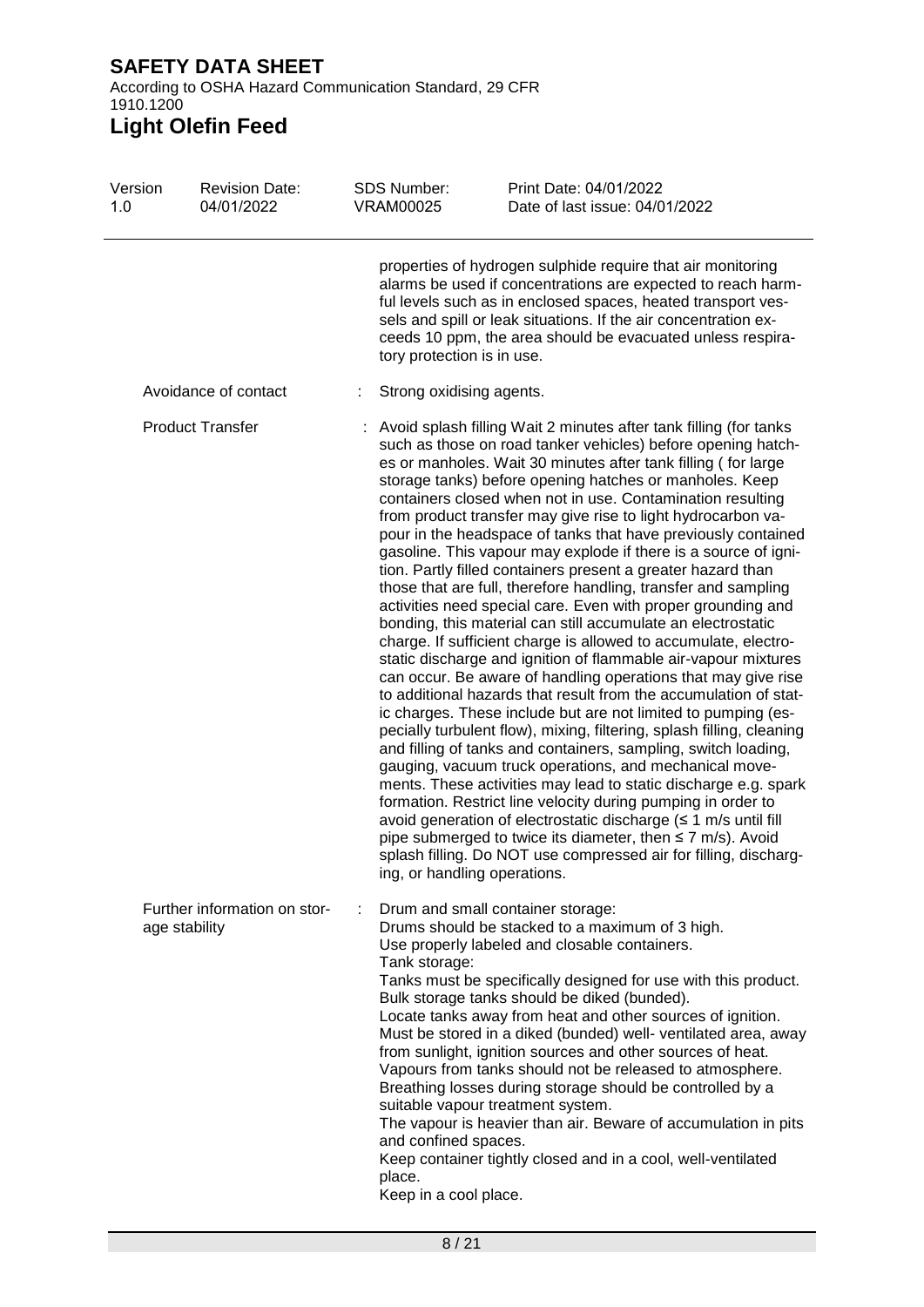According to OSHA Hazard Communication Standard, 29 CFR 1910.1200

# **Light Olefin Feed**

| Version<br>1.0     | <b>Revision Date:</b><br>04/01/2022 | <b>SDS Number:</b><br><b>VRAM00025</b> | Print Date: 04/01/2022<br>Date of last issue: 04/01/2022                                                                                                                                                                                                                                                                                                                                                                                                                                                                                              |
|--------------------|-------------------------------------|----------------------------------------|-------------------------------------------------------------------------------------------------------------------------------------------------------------------------------------------------------------------------------------------------------------------------------------------------------------------------------------------------------------------------------------------------------------------------------------------------------------------------------------------------------------------------------------------------------|
|                    |                                     | reduce the risk.<br>ble.               | Electrostatic charges will be generated during pumping.<br>Electrostatic discharge may cause fire. Ensure electrical con-<br>tinuity by bonding and grounding (earthing) all equipment to<br>The vapours in the head space of the storage vessel may lie<br>in the flammable/explosive range and hence may be flamma-<br>Refer to section 15 for any additional specific legislation cov-<br>ering the packaging and storage of this product.                                                                                                         |
| Packaging material |                                     |                                        | Suitable material: For containers, or container linings use mild<br>steel, stainless steel.<br>Unsuitable material: Some synthetic materials may be unsuit-<br>able for containers or container linings depending on the ma-<br>terial specification and intended use. Examples of materials to<br>avoid are: natural rubber (NR), nitrile rubber (NBR), ethylene<br>propylene rubber (EPDM), polymethyl methacrylate (PMMA),<br>polystyrene, polyvinyl chloride (PVC), polyisobutylene., Com-<br>patibility should be checked with the manufacturer. |
|                    | <b>Container Advice</b>             |                                        | Do not cut, drill, grind, weld or perform similar operations on or<br>near containers. Containers, even those that have been emp-<br>tied, can contain explosive vapours.                                                                                                                                                                                                                                                                                                                                                                             |
|                    | Specific use(s)                     | : Not applicable.                      |                                                                                                                                                                                                                                                                                                                                                                                                                                                                                                                                                       |
|                    |                                     |                                        | See additional references that provide safe handling practices<br>for liquids that are determined to be static accumulators:<br>American Petroleum Institute 2003 (Protection Against Igni-<br>tions Arising out of Static, Lightning and Stray Currents) or<br>National Fire Protection Agency 77 (Recommended Practices<br>on Static Electricity).<br>IEC/TS 60079-32-1: Electrostatic hazards, guidance                                                                                                                                            |

### **SECTION 8. EXPOSURE CONTROLS AND PERSONAL PROTECTION**

### **Components with workplace control parameters**

Contains no substances with occupational exposure limit values.

### **Biological occupational exposure limits**

No biological limit allocated.

### **Monitoring Methods**

Monitoring of the concentration of substances in the breathing zone of workers or in the general workplace may be required to confirm compliance with an OEL and adequacy of exposure controls. For some substances biological monitoring may also be appropriate.

Validated exposure measurement methods should be applied by a competent person and samples analysed by an accredited laboratory.

Examples of sources of recommended exposure measurement methods are given below or con-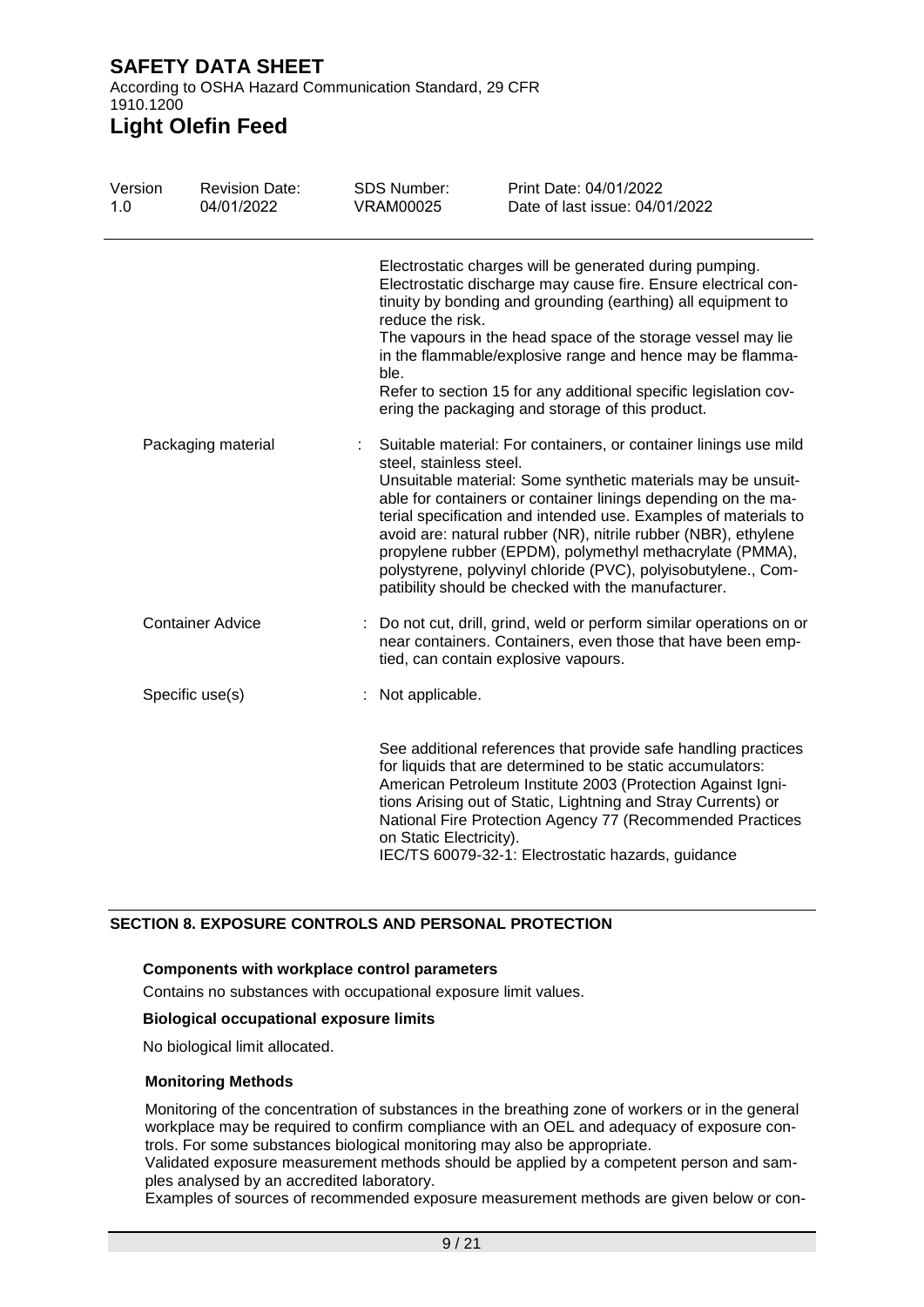According to OSHA Hazard Communication Standard, 29 CFR 1910.1200

# **Light Olefin Feed**

| Version | <b>Revision Date:</b> | SDS Number: | Print Date: 04/01/2022         |
|---------|-----------------------|-------------|--------------------------------|
| 1.0     | 04/01/2022            | VRAM00025   | Date of last issue: 04/01/2022 |

tact the supplier. Further national methods may be available. National Institute of Occupational Safety and Health (NIOSH), USA: Manual of Analytical Methods http://www.cdc.gov/niosh/ Occupational Safety and Health Administration (OSHA), USA: Sampling and Analytical Methods

http://www.osha.gov/ Health and Safety Executive (HSE), UK: Methods for the Determination of Hazardous Substanc-

es http://www.hse.gov.uk/

Institut für Arbeitsschutz Deutschen Gesetzlichen Unfallversicherung (IFA) , Germany http://www.dguv.de/inhalt/index.jsp

L'Institut National de Recherche et de Securité, (INRS), France http://www.inrs.fr/accueil

**Engineering measures** : The level of protection and types of controls necessary will vary depending upon potential exposure conditions. Select controls based on a risk assessment of local circumstances. Appropriate measures include: Use sealed systems as far as possible. Firewater monitors and deluge systems are recommended. Adequate ventilation to control airborne concentrations below the exposure guidelines/limits. Local exhaust ventilation is recommended. Eye washes and showers for emergency use.

General Information:

Always observe good personal hygiene measures, such as washing hands after handling the material and before eating, drinking, and/or smoking. Routinely wash work clothing and protective equipment to remove contaminants. Discard contaminated clothing and footwear that cannot be cleaned. Practice good housekeeping.

Define procedures for safe handling and maintenance of controls.

Educate and train workers in the hazards and control measures relevant to normal activities associated with this product.

Ensure appropriate selection, testing and maintenance of equipment used to control exposure, e.g. personal protective equipment, local exhaust ventilation.

Drain down system prior to equipment break-in or maintenance.

Retain drain downs in sealed storage pending disposal or for subsequent recycle.

Do not ingest. If swallowed then seek immediate medical assistance

### **Personal protective equipment**

Respiratory protection : If engineering controls do not maintain airborne concentrations to a level which is adequate to protect worker health, select respiratory protection equipment suitable for the specific conditions of use and meeting relevant legislation. Check with respiratory protective equipment suppliers.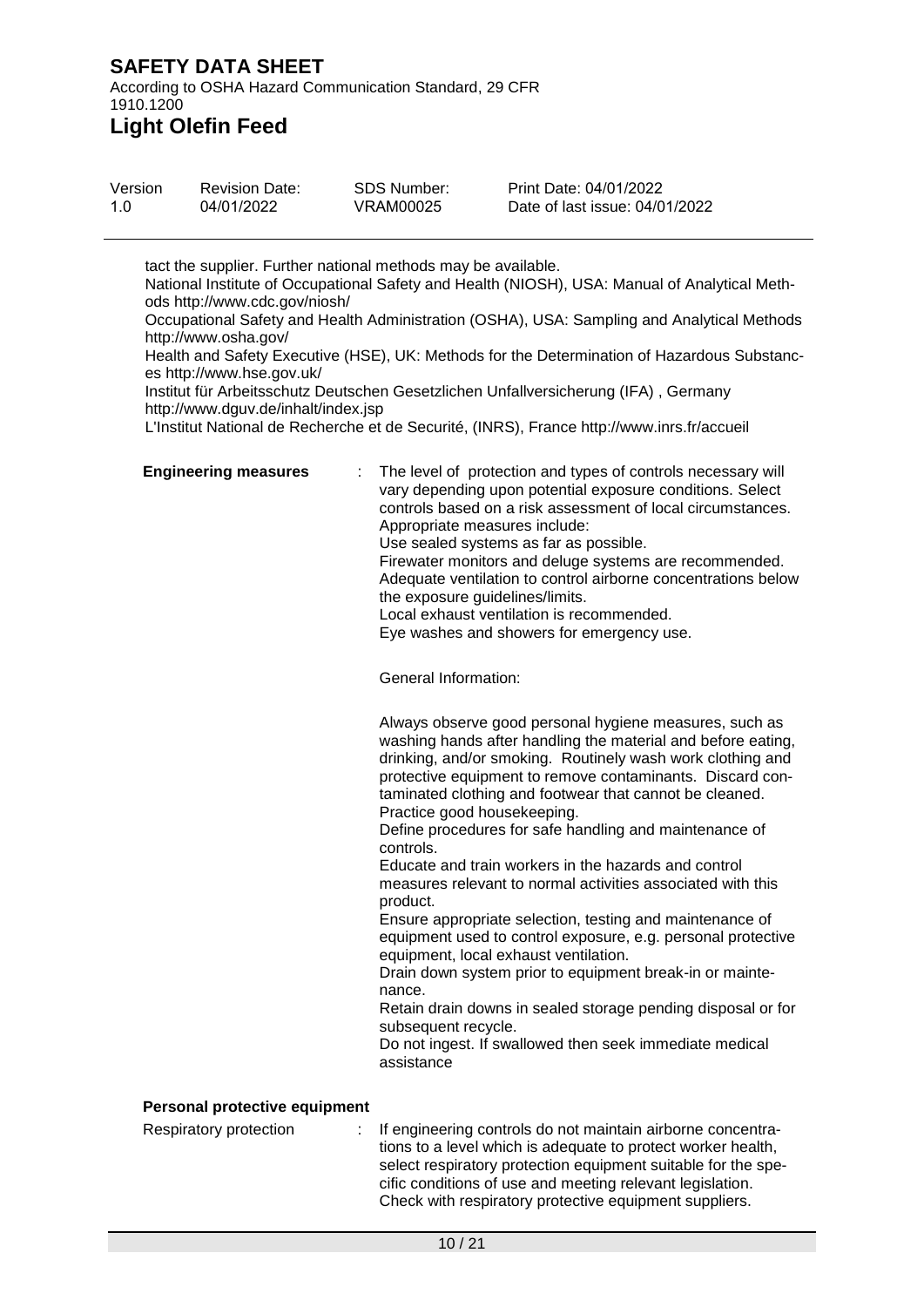According to OSHA Hazard Communication Standard, 29 CFR 1910.1200

# **Light Olefin Feed**

| Version<br>1.0 | <b>Revision Date:</b><br>04/01/2022    | <b>SDS Number:</b><br><b>VRAM00025</b> | Print Date: 04/01/2022<br>Date of last issue: 04/01/2022                                                                                                                                                                                                                                                                                                                                                                                                                                                                                                                                                                                                                                                                                                                                                                                                                                                                                                                                                                                                                                                                                                                                                                                                                                                                                                                                                                                                                                                                 |
|----------------|----------------------------------------|----------------------------------------|--------------------------------------------------------------------------------------------------------------------------------------------------------------------------------------------------------------------------------------------------------------------------------------------------------------------------------------------------------------------------------------------------------------------------------------------------------------------------------------------------------------------------------------------------------------------------------------------------------------------------------------------------------------------------------------------------------------------------------------------------------------------------------------------------------------------------------------------------------------------------------------------------------------------------------------------------------------------------------------------------------------------------------------------------------------------------------------------------------------------------------------------------------------------------------------------------------------------------------------------------------------------------------------------------------------------------------------------------------------------------------------------------------------------------------------------------------------------------------------------------------------------------|
|                |                                        | ratus.                                 | Where air-filtering respirators are unsuitable (e.g. airborne<br>concentrations are high, risk of oxygen deficiency, confined<br>space) use appropriate positive pressure breathing appa-<br>Where air-filtering respirators are suitable, select an appro-<br>priate combination of mask and filter.                                                                                                                                                                                                                                                                                                                                                                                                                                                                                                                                                                                                                                                                                                                                                                                                                                                                                                                                                                                                                                                                                                                                                                                                                    |
|                |                                        |                                        | Select a filter suitable for the combination of organic gases<br>and vapours [Type A/Type P boiling point >65°C (149°F)].                                                                                                                                                                                                                                                                                                                                                                                                                                                                                                                                                                                                                                                                                                                                                                                                                                                                                                                                                                                                                                                                                                                                                                                                                                                                                                                                                                                                |
|                | Hand protection<br>Remarks             |                                        | Where hand contact with the product may occur the use of<br>gloves approved to relevant standards (e.g. Europe: EN374,<br>US: F739) made from the following materials may provide<br>suitable chemical protection. When prolonged or frequent<br>repeated contact occurs. Nitrile rubber. For incidental con-<br>tact/splash protection Neoprene, PVC gloves may be suita-<br>ble. For continuous contact we recommend gloves with<br>breakthrough time of more than 240 minutes with preference<br>for > 480 minutes where suitable gloves can be identified. For<br>short-term/splash protection we recommend the same, but<br>recognize that suitable gloves offering this level of protection<br>may not be available and in this case a lower breakthrough<br>time maybe acceptable so long as appropriate maintenance<br>and replacement regimes are followed. Glove thickness is not<br>a good predictor of glove resistance to a chemical as it is<br>dependent on the exact composition of the glove material.<br>Suitability and durability of a glove is dependent on usage,<br>e.g. frequency and duration of contact, chemical resistance of<br>glove material, dexterity. Always seek advice from glove sup-<br>pliers. Contaminated gloves should be replaced. Personal<br>hygiene is a key element of effective hand care. Gloves must<br>only be worn on clean hands. After using gloves, hands<br>should be washed and dried thoroughly. Application of a non-<br>perfumed moisturizer is recommended. |
|                | Eye protection                         | adequate eye protection.               | If material is handled such that it could be splashed into eyes,<br>protective eyewear is recommended.<br>If a local risk assessment deems it so then chemical splash<br>goggles may not be required and safety glasses may provide                                                                                                                                                                                                                                                                                                                                                                                                                                                                                                                                                                                                                                                                                                                                                                                                                                                                                                                                                                                                                                                                                                                                                                                                                                                                                      |
|                | Skin and body protection               |                                        | : Wear chemical resistant gloves/gauntlets and boots. Where<br>risk of splashing, also wear an apron.                                                                                                                                                                                                                                                                                                                                                                                                                                                                                                                                                                                                                                                                                                                                                                                                                                                                                                                                                                                                                                                                                                                                                                                                                                                                                                                                                                                                                    |
|                | Protective measures                    |                                        | Personal protective equipment (PPE) should meet recom-<br>mended national standards. Check with PPE suppliers.                                                                                                                                                                                                                                                                                                                                                                                                                                                                                                                                                                                                                                                                                                                                                                                                                                                                                                                                                                                                                                                                                                                                                                                                                                                                                                                                                                                                           |
|                | <b>Environmental exposure controls</b> |                                        |                                                                                                                                                                                                                                                                                                                                                                                                                                                                                                                                                                                                                                                                                                                                                                                                                                                                                                                                                                                                                                                                                                                                                                                                                                                                                                                                                                                                                                                                                                                          |
|                | General advice                         | vapour.                                | : Local guidelines on emission limits for volatile substances<br>must be observed for the discharge of exhaust air containing<br>Minimise release to the environment. An environmental as-                                                                                                                                                                                                                                                                                                                                                                                                                                                                                                                                                                                                                                                                                                                                                                                                                                                                                                                                                                                                                                                                                                                                                                                                                                                                                                                               |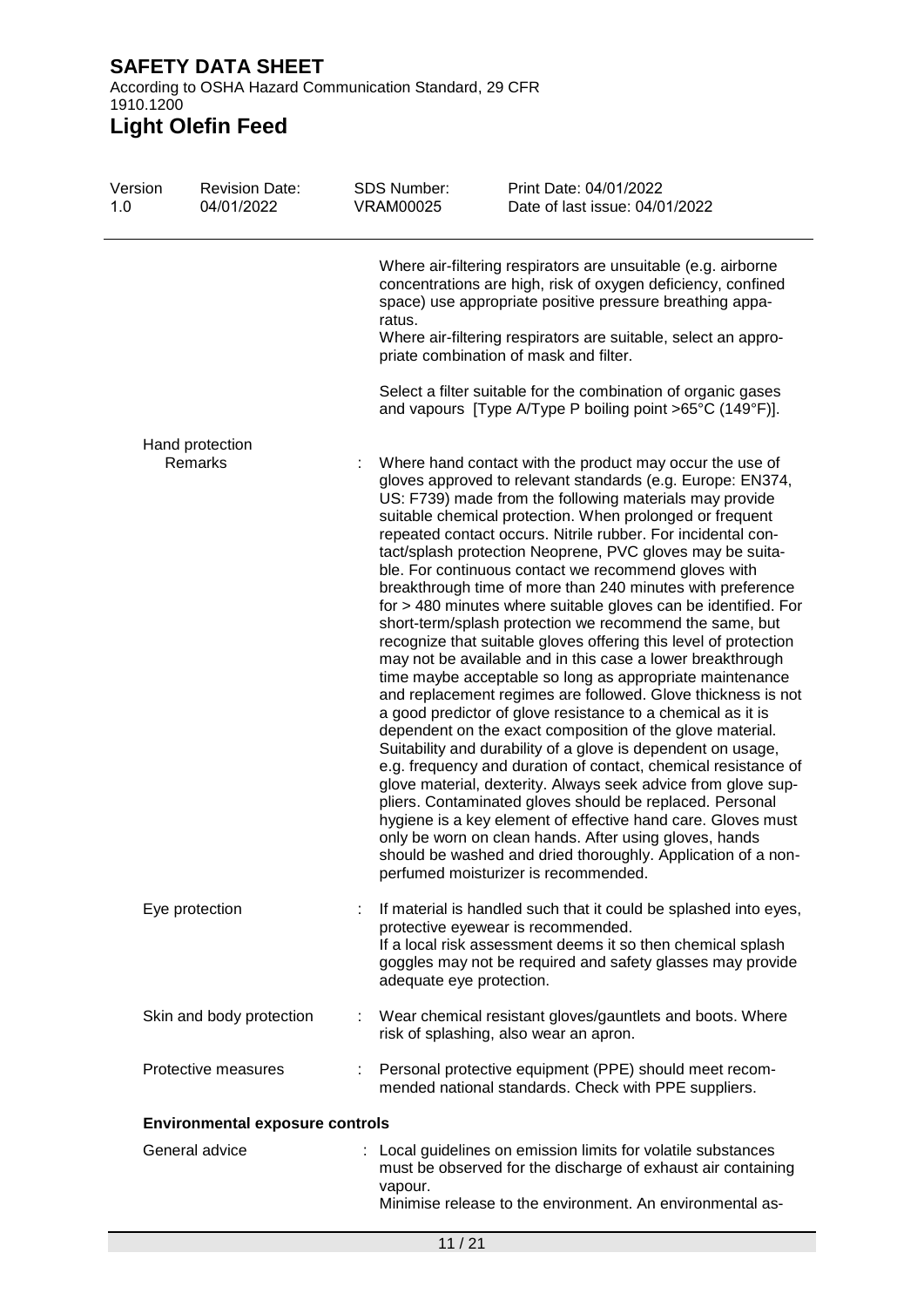According to OSHA Hazard Communication Standard, 29 CFR 1910.1200 **Light Olefin Feed**

# Version 1.0 Revision Date: 04/01/2022 SDS Number: VRAM00025 Print Date: 04/01/2022 Date of last issue: 04/01/2022 sessment must be made to ensure compliance with local environmental legislation. Information on accidental release measures are to be found in section 6. **SECTION 9. PHYSICAL AND CHEMICAL PROPERTIES** Appearance : Clear, bright liquid. Colour : Brown to black Odour : Hydrocarbon Odour Threshold : Data not available pH : Not applicable Melting point/freezing point : Data not available Boiling point/boiling range : -20.0 - 220.0 °C / -4.0 - 428.0 °F Flash point : < -7 °C / 19 °F Evaporation rate : Data not available Flammability (solid, gas) : Not applicable Upper explosion limit / upper flammability limit :  $6\%$  (V) 7.5 %(V) not determined Lower explosion limit / Lower flammability limit  $: 0.6 \%$  (V) Vapour pressure : Data not available Relative vapour density : Data not available Relative density **:** Data not available Density : 800 - 910 kg/m3 (15 °C / 59 °F) Solubility(ies) Water solubility : 0.05 g/l negligible Solubility in other solvents : Data not available Partition coefficient: noctanol/water : log Pow: ca. 2 - 15

### Data not available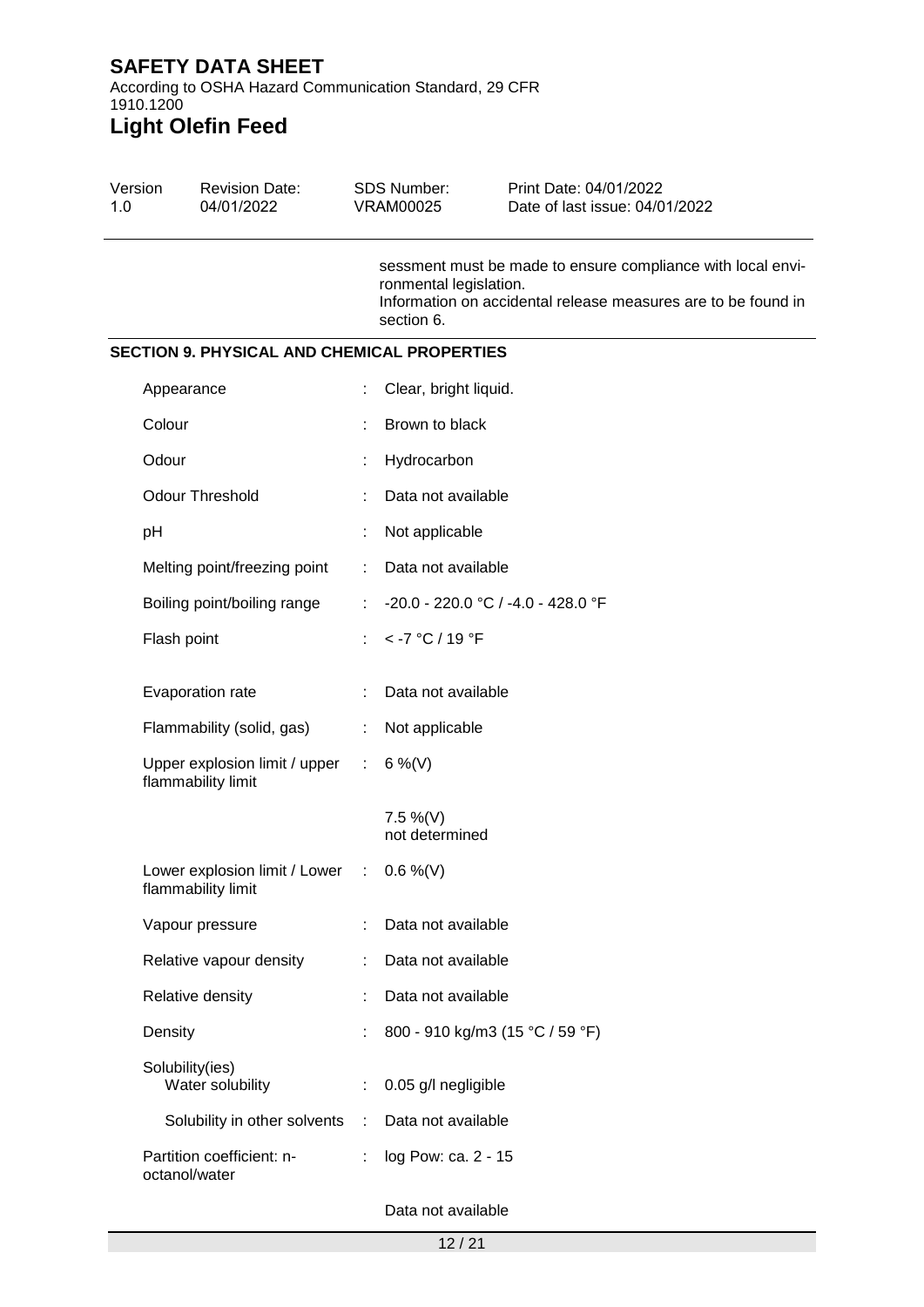According to OSHA Hazard Communication Standard, 29 CFR 1910.1200 **Light Olefin Feed**

| Version<br>1.0 |                 | <b>Revision Date:</b><br>04/01/2022 |   | <b>SDS Number:</b><br><b>VRAM00025</b> | Print Date: 04/01/2022<br>Date of last issue: 04/01/2022                                                                                                                                                                                                                                                                                                                                                                                                                                                                                  |
|----------------|-----------------|-------------------------------------|---|----------------------------------------|-------------------------------------------------------------------------------------------------------------------------------------------------------------------------------------------------------------------------------------------------------------------------------------------------------------------------------------------------------------------------------------------------------------------------------------------------------------------------------------------------------------------------------------------|
|                |                 | Auto-ignition temperature           |   | Data not available                     |                                                                                                                                                                                                                                                                                                                                                                                                                                                                                                                                           |
|                |                 | Decomposition temperature           |   | no data available                      |                                                                                                                                                                                                                                                                                                                                                                                                                                                                                                                                           |
|                | Viscosity       | Viscosity, dynamic                  |   | Data not available                     |                                                                                                                                                                                                                                                                                                                                                                                                                                                                                                                                           |
|                |                 | Viscosity, kinematic                |   | : $2.5 - 11$ mm2/s (40 °C / 104 °F)    |                                                                                                                                                                                                                                                                                                                                                                                                                                                                                                                                           |
|                |                 | <b>Explosive properties</b>         |   |                                        | Classification Code: NOT CLASS: Not classified                                                                                                                                                                                                                                                                                                                                                                                                                                                                                            |
|                |                 | Oxidizing properties                |   | Not applicable                         |                                                                                                                                                                                                                                                                                                                                                                                                                                                                                                                                           |
|                | Surface tension |                                     |   | Data not available                     |                                                                                                                                                                                                                                                                                                                                                                                                                                                                                                                                           |
|                | Conductivity    |                                     | ÷ | uid                                    | Low conductivity: $<$ 100 pS/m, The conductivity of this material<br>makes it a static accumulator., A liquid is typically considered<br>nonconductive if its conductivity is below 100 pS/m and is<br>considered semi-conductive if its conductivity is below 10,000<br>pS/m., Whether a liquid is nonconductive or semiconductive,<br>the precautions are the same., A number of factors, for exam-<br>ple liquid temperature, presence of contaminants, and anti-<br>static additives can greatly influence the conductivity of a liq- |
|                |                 | Molecular weight                    |   | Data not available                     |                                                                                                                                                                                                                                                                                                                                                                                                                                                                                                                                           |

### **SECTION 10. STABILITY AND REACTIVITY**

| Reactivity                              |   | : The product does not pose any further reactivity hazards in<br>addition to those listed in the following sub-paragraph.                                                                                                                                                                                                                                                                                            |
|-----------------------------------------|---|----------------------------------------------------------------------------------------------------------------------------------------------------------------------------------------------------------------------------------------------------------------------------------------------------------------------------------------------------------------------------------------------------------------------|
| Chemical stability                      |   | Stable under normal use conditions.                                                                                                                                                                                                                                                                                                                                                                                  |
| Possibility of hazardous reac-<br>tions | ÷ | No hazardous reaction is expected when handled and stored<br>according to provisions                                                                                                                                                                                                                                                                                                                                 |
| Conditions to avoid                     |   | Avoid heat, sparks, open flames and other ignition sources.                                                                                                                                                                                                                                                                                                                                                          |
|                                         |   | In certain circumstances product can ignite due to static elec-<br>tricity.                                                                                                                                                                                                                                                                                                                                          |
| Incompatible materials                  |   | Strong oxidising agents.                                                                                                                                                                                                                                                                                                                                                                                             |
| Hazardous decomposition<br>products     |   | Hazardous decomposition products are not expected to form<br>during normal storage.<br>Thermal decomposition is highly dependent on conditions. A<br>complex mixture of airborne solids, liquids and gases includ-<br>ing carbon monoxide, carbon dioxide, sulphur oxides and<br>unidentified organic compounds will be evolved when this<br>material undergoes combustion or thermal or oxidative degra-<br>dation. |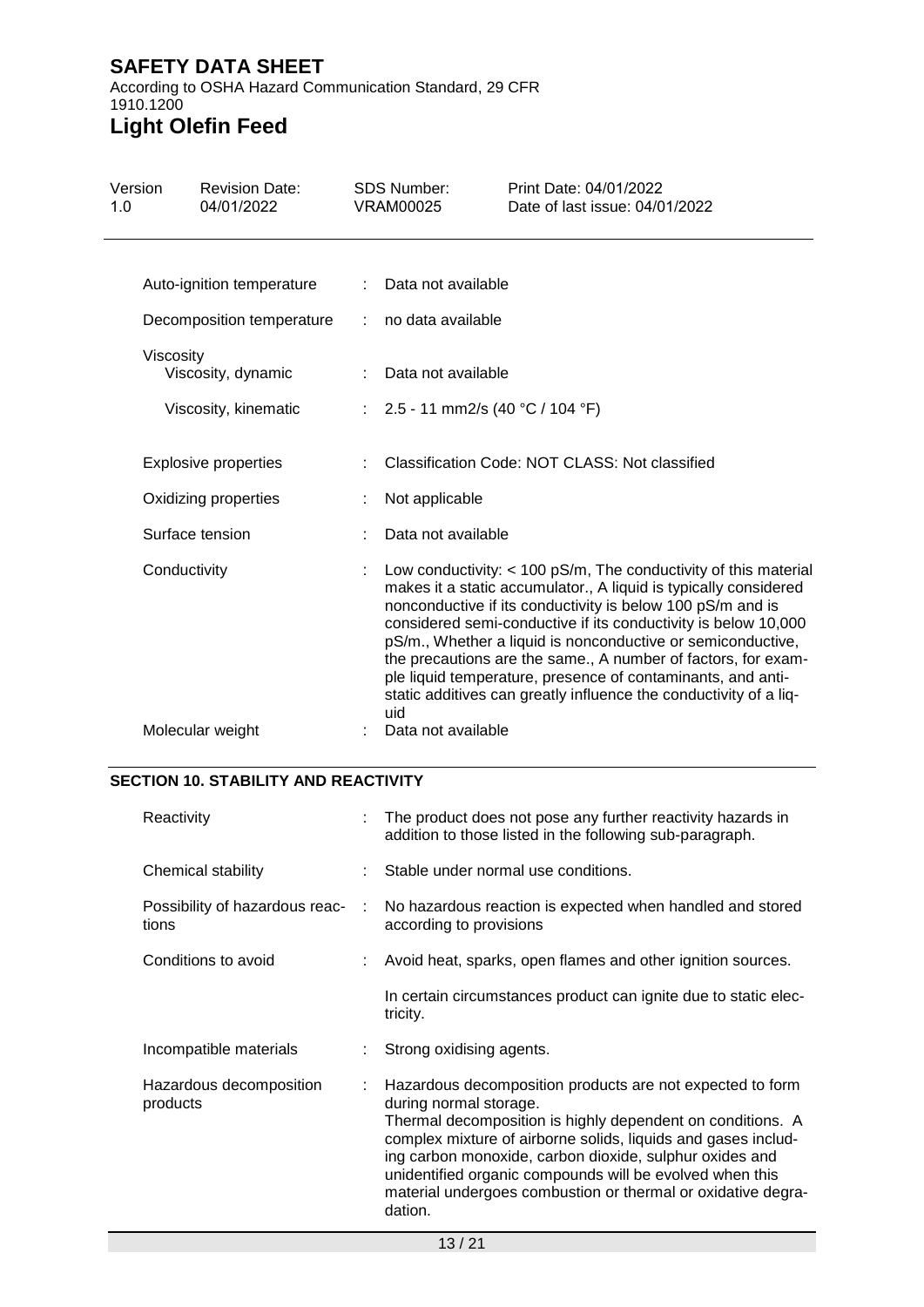According to OSHA Hazard Communication Standard, 29 CFR 1910.1200 **Light Olefin Feed**

#### Version 1.0 Revision Date: 04/01/2022 SDS Number: VRAM00025 Print Date: 04/01/2022 Date of last issue: 04/01/2022

### **SECTION 11. TOXICOLOGICAL INFORMATION**

Basis for assessment : Information given is based on product data, a knowledge of the components and the toxicology of similar products. Unless indicated otherwise, the data presented is representative of the product as a whole, rather than for individual component(s).

#### **Information on likely routes of exposure**

Skin and eye contact are the primary routes of exposure although exposure may occur through inhalation or following accidental ingestion.

#### **Acute toxicity**

### **Product:**

| Acute oral toxicity       | : LD50 Oral (rat): $> 5,000$ mg/kg<br>Remarks: Low toxicity:                                                                                                                                                                                                                        |
|---------------------------|-------------------------------------------------------------------------------------------------------------------------------------------------------------------------------------------------------------------------------------------------------------------------------------|
| Acute inhalation toxicity | : LC 50 (rat): $> 1 - \le 5$ mg/l<br>Exposure time: 4 h<br>Remarks: Harmful if inhaled.<br>High concentrations may cause central nervous system de-<br>pression resulting in headaches, dizziness and nausea; con-<br>tinued inhalation may result in unconsciousness and/or death. |
| Acute dermal toxicity     | : LD 50 (Rabbit): $> 2,000$ mg/kg<br>Remarks: Low toxicity:                                                                                                                                                                                                                         |

#### **Skin corrosion/irritation**

#### **Product:**

Remarks: Irritating to skin.

#### **Serious eye damage/eye irritation**

#### **Product:**

Remarks: Slightly irritating to the eye., Based on available data, the classification criteria are not met.

Remarks: Irritating to eyes. (Hydrogen Sulfide)

#### **Respiratory or skin sensitisation**

### **Product:**

Remarks: Not a sensitiser. Based on available data, the classification criteria are not met.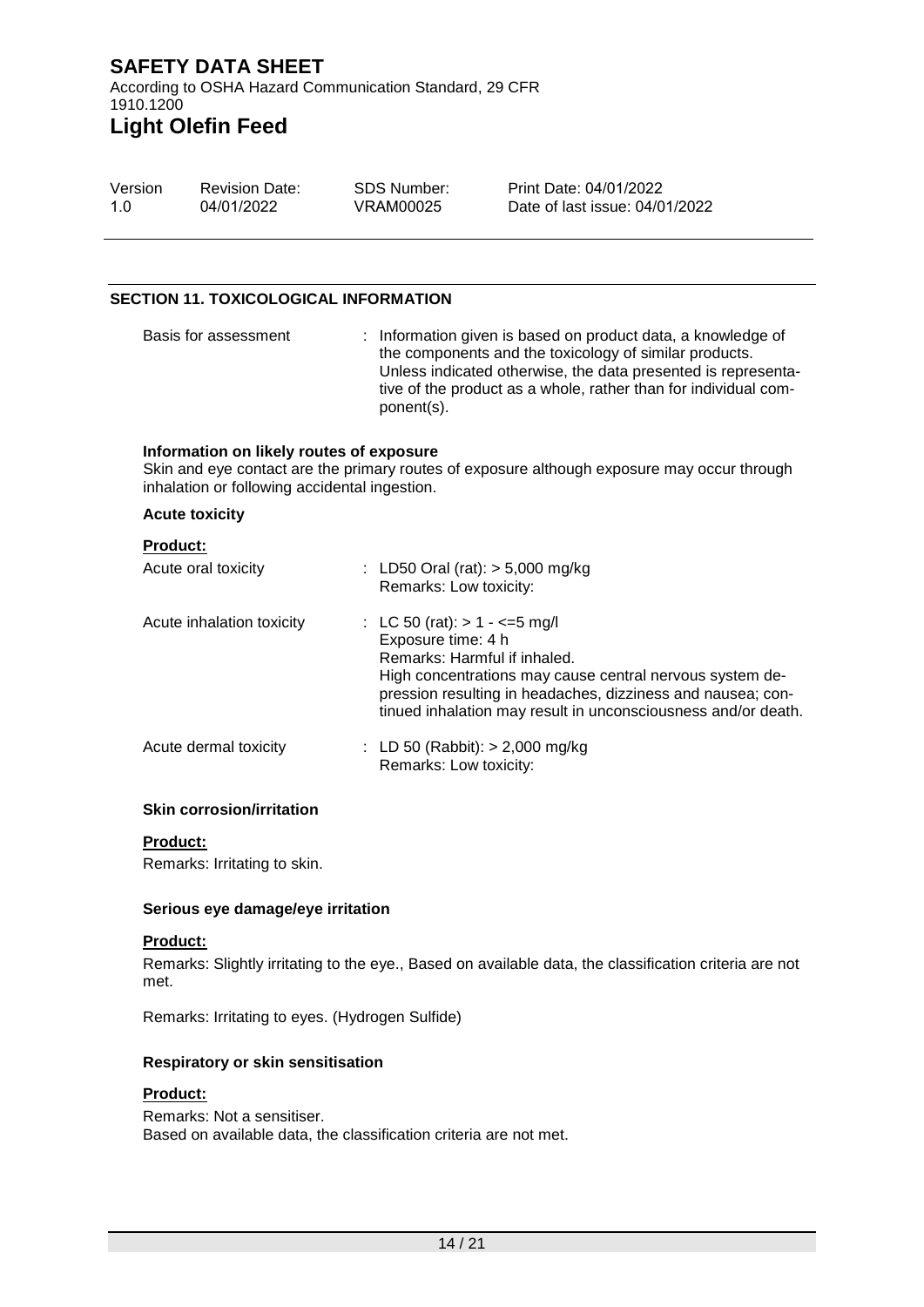According to OSHA Hazard Communication Standard, 29 CFR 1910.1200

# **Light Olefin Feed**

| Version<br>1.0  | <b>Revision Date:</b><br>04/01/2022 | <b>SDS Number:</b><br>VRAM00025 | Print Date: 04/01/2022<br>Date of last issue: 04/01/2022                                                                           |
|-----------------|-------------------------------------|---------------------------------|------------------------------------------------------------------------------------------------------------------------------------|
|                 | <b>Germ cell mutagenicity</b>       |                                 |                                                                                                                                    |
| <b>Product:</b> |                                     |                                 | : Remarks: Positive in in-vitro, but negative in in-vivo mutagen-                                                                  |
|                 |                                     | icity assays.                   |                                                                                                                                    |
|                 | Carcinogenicity                     |                                 |                                                                                                                                    |
| Product:        | and skin cancer in animals.         |                                 | Remarks: Limited evidence of carcinogenic effect, Repeated skin contact has resulted in irritation                                 |
| <b>IARC</b>     |                                     | human carcinogen by IARC.       | No component of this product present at levels greater than or<br>equal to 0.1% is identified as probable, possible or confirmed   |
| <b>OSHA</b>     |                                     |                                 | No component of this product present at levels greater than or<br>equal to 0.1% is on OSHA's list of regulated carcinogens.        |
| <b>NTP</b>      |                                     | by NTP.                         | No component of this product present at levels greater than or<br>equal to 0.1% is identified as a known or anticipated carcinogen |
|                 | <b>Reproductive toxicity</b>        |                                 |                                                                                                                                    |
| Product:        |                                     |                                 |                                                                                                                                    |
|                 |                                     | fertility.                      | Remarks: Not a developmental toxicant., Based on available<br>data, the classification criteria are not met., Does not impair      |

### **STOT - single exposure**

### **Product:**

Remarks: Inhalation of vapours or mists may cause irritation to the respiratory system., High concentrations may cause central nervous system depression resulting in headaches, dizziness and nausea; continued inhalation may result in unconsciousness and/or death.

Remarks: Inhalation of vapours or mists may cause irritation to the respiratory system., Contains hydrogen sulphide.

### **STOT - repeated exposure**

### **Product:**

Target Organs: Blood, thymus, Liver Remarks: May cause damage to organs or organ systems through prolonged or repeated exposure.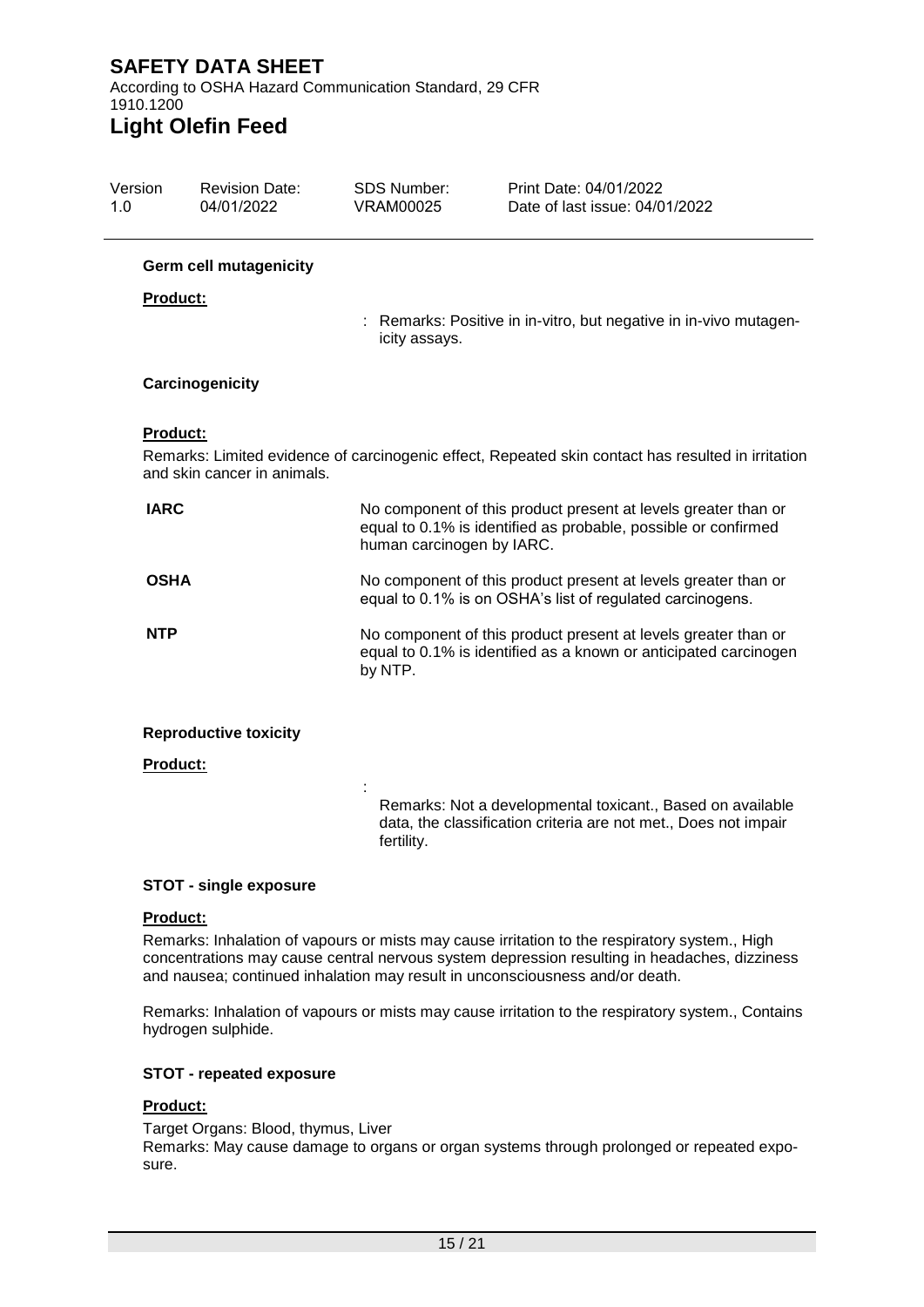### **SAFETY DATA SHEET** According to OSHA Hazard Communication Standard, 29 CFR 1910.1200 **Light Olefin Feed**

| Version | <b>Revision Date:</b> | SDS Number: | Print Date: 04/01/2022         |
|---------|-----------------------|-------------|--------------------------------|
| 1.0     | 04/01/2022            | VRAM00025   | Date of last issue: 04/01/2022 |

### **Aspiration toxicity**

### **Product:**

Aspiration into the lungs when swallowed or vomited may cause chemical pneumonitis which can be fatal.

#### **Further information**

#### **Product:**

Remarks: Classifications by other authorities under varying regulatory frameworks may exist.

Remarks: H2S has a broad range of effects dependent on the airborne concentration and length of exposure: 0.02 ppm odour threshold, smell of rotten eggs; 10 ppm eye and respiratory tract irritation; 100 ppm coughing, headache, dizziness, nausea, eye irritation, loss of sense of smell in minutes; 200 ppm potential for pulmonary oedema after >20-30 minutes; 500 ppm loss of consciousness after short exposures, potential for respiratory arrest; >1000ppm immediate loss of consciousness, may lead rapidly to death, prompt cardiopulmonary resuscitation may be required. Do not depend on sense of smell for warning. H2S causes rapid olfactory fatigue (deadens sense of smell). There is no evidence that H2S will accumulate in the body tissue after repeated exposure.

#### **SECTION 12. ECOLOGICAL INFORMATION**

| Basis for assessment                                                         | : Information given is based on a knowledge of the components<br>and the ecotoxicology of similar products.<br>Fuels are typically made from blending several refinery<br>streams. Ecotoxicological studies have been carried out on a<br>variety of hydrocarbon blends and streams but not those con-<br>taining additives.<br>Unless indicated otherwise, the data presented is representa-<br>tive of the product as a whole, rather than for individual com-<br>ponent(s). |
|------------------------------------------------------------------------------|--------------------------------------------------------------------------------------------------------------------------------------------------------------------------------------------------------------------------------------------------------------------------------------------------------------------------------------------------------------------------------------------------------------------------------------------------------------------------------|
| <b>Ecotoxicity</b>                                                           |                                                                                                                                                                                                                                                                                                                                                                                                                                                                                |
| Product:<br>Toxicity to fish (Acute toxici-<br>ty)                           | Remarks: LL/EL/IL50 $> 1$ <= 10 mg/l<br>Toxic                                                                                                                                                                                                                                                                                                                                                                                                                                  |
| Toxicity to daphnia and other :<br>aquatic invertebrates (Acute<br>toxicity) | Remarks: LL/EL/IL50 $> 1$ <= 10 mg/l<br>Toxic                                                                                                                                                                                                                                                                                                                                                                                                                                  |
| Toxicity to algae (Acute tox-<br>icity)                                      | Remarks: LL/EL/IL50 $> 1$ <= 10 mg/l<br>Toxic                                                                                                                                                                                                                                                                                                                                                                                                                                  |
| Toxicity to fish (Chronic tox-<br>icity)                                     | : Remarks: NOEC/NOEL $> 0.01 - \leq 0.1$ mg/l                                                                                                                                                                                                                                                                                                                                                                                                                                  |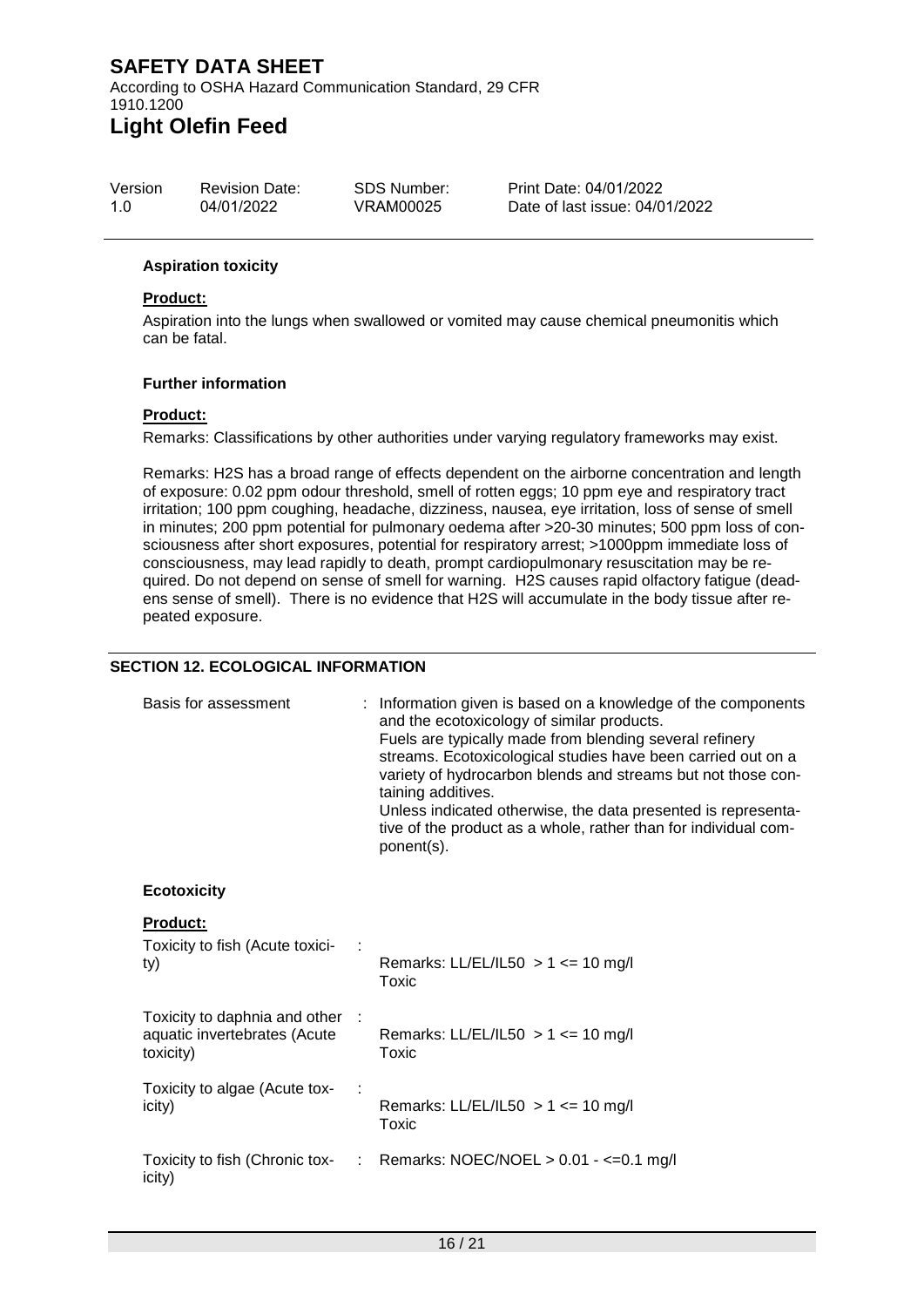According to OSHA Hazard Communication Standard, 29 CFR 1910.1200 **Light Olefin Feed**

### Version 1.0 Revision Date: 04/01/2022 SDS Number: VRAM00025 Print Date: 04/01/2022 Date of last issue: 04/01/2022 Toxicity to daphnia and other aquatic invertebrates (Chronic toxicity) : Remarks: NOEC/NOEL > 0.1 - <=1.0 mg/l Toxicity to microorganisms (Acute toxicity) : Remarks: LL/EL/IL50 > 100 mg/l Practically non toxic: Based on available data, the classification criteria are not met. **Persistence and degradability Product:** Biodegradability : Remarks: Readily biodegradable. **Bioaccumulative potential Product:** Bioaccumulation : Remarks: Contains constituents with the potential to bioaccumulate. **Mobility in soil Product:** Mobility **State Eart Example 20** Hobility : Remarks: Partly evaporates from water or soil surfaces, but a significant proportion will remain after one day. If product enters soil, one or more constituents will be mobile and may contaminate groundwater. Large volumes may penetrate soil and could contaminate groundwater. Floats on water. **Other adverse effects Product:** Additional ecological information : Films formed on water may affect oxygen transfer and damage organisms.

### **SECTION 13. DISPOSAL CONSIDERATIONS**

| <b>Disposal methods</b> |                                                                                                                                                                                                                                                                                                                                                                                                                                                                                                                          |
|-------------------------|--------------------------------------------------------------------------------------------------------------------------------------------------------------------------------------------------------------------------------------------------------------------------------------------------------------------------------------------------------------------------------------------------------------------------------------------------------------------------------------------------------------------------|
| Waste from residues     | : Recover or recycle if possible.<br>It is the responsibility of the waste generator to determine the<br>toxicity and physical properties of the material generated to<br>determine the proper waste classification and disposal meth-<br>ods in compliance with applicable regulations.<br>Do not dispose into the environment, in drains or in water<br>courses<br>Do not dispose of tank water bottoms by allowing them to<br>drain into the ground.<br>Waste arising from a spillage or tank cleaning should be dis- |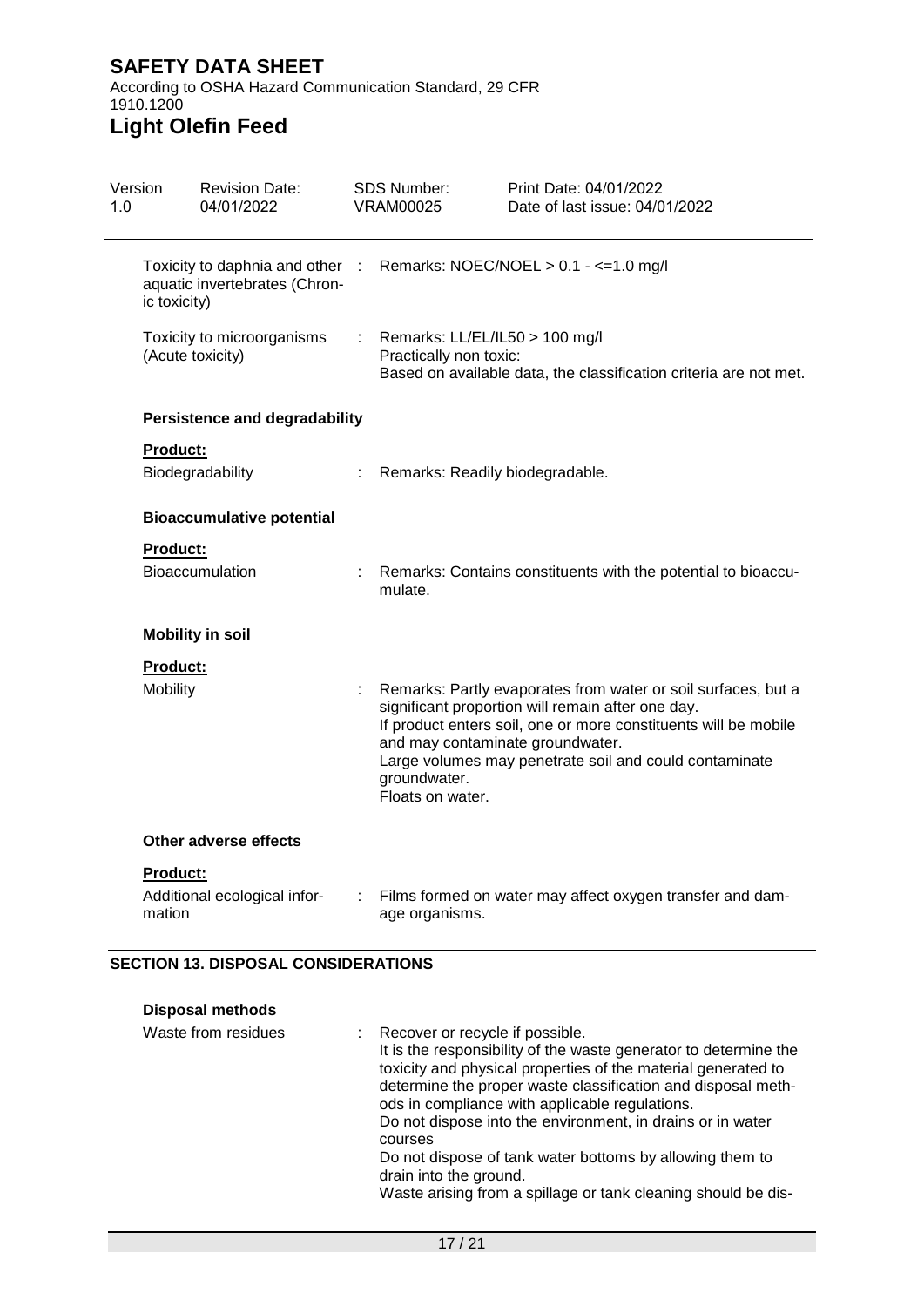According to OSHA Hazard Communication Standard, 29 CFR 1910.1200

# **Light Olefin Feed**

| Version<br>1.0 | <b>Revision Date:</b><br>04/01/2022 | <b>SDS Number:</b><br>VRAM00025           | Print Date: 04/01/2022<br>Date of last issue: 04/01/2022                                                                                                                                                                                                                                                                                                                                                                                                                    |
|----------------|-------------------------------------|-------------------------------------------|-----------------------------------------------------------------------------------------------------------------------------------------------------------------------------------------------------------------------------------------------------------------------------------------------------------------------------------------------------------------------------------------------------------------------------------------------------------------------------|
|                | Contaminated packaging              | Drain container thoroughly.<br>container. | posed of in accordance with prevailing regulations, preferably<br>to a recognised collector or contractor. The competence of the<br>collector or contractor should be established beforehand.<br>After draining, vent in a safe place away from sparks and fire.<br>Residues may cause an explosion hazard.<br>Do not puncture, cut, or weld uncleaned drums.<br>Send to drum recoverer or metal reclaimer.<br>Do not pollute the soil, water or environment with the waste |
|                |                                     |                                           |                                                                                                                                                                                                                                                                                                                                                                                                                                                                             |

### **SECTION 14. TRANSPORT INFORMATION**

#### **National Regulations**

|                                  |     | US Department of Transportation Classification (49 CFR Parts 171-180)   |
|----------------------------------|-----|-------------------------------------------------------------------------|
| UN/ID/NA number                  |     | $\therefore$ UN 1268                                                    |
| Proper shipping name             |     | : Petroleum distillates, n.o.s.                                         |
| Class                            |     | 3                                                                       |
| Packing group                    |     | $\perp$                                                                 |
| Labels                           |     | $\therefore$ 3                                                          |
| <b>ERG Code</b>                  |     | 128                                                                     |
| Marine pollutant                 |     | no                                                                      |
| <b>Remarks</b>                   |     | : Oil                                                                   |
| <b>International Regulations</b> |     |                                                                         |
| <b>IATA-DGR</b>                  |     |                                                                         |
| UN/ID No.                        |     | $:$ UN 1268                                                             |
| Proper shipping name             |     | : Petroleum distillates, n.o.s.                                         |
| Class                            |     | 3                                                                       |
| Packing group                    | : T |                                                                         |
| Labels                           |     | $\pm$ 3                                                                 |
| <b>IMDG-Code</b>                 |     |                                                                         |
| UN number                        |     | $:$ UN 1268                                                             |
| Proper shipping name             |     | : PETROLEUM DISTILLATES, N.O.S.<br>(Gas oils (petroleum), light vacuum) |
| <b>Class</b>                     |     | $\therefore$ 3                                                          |
| Packing group                    |     | $\perp$                                                                 |
| Labels                           |     | 3                                                                       |
| Marine pollutant                 |     | yes                                                                     |

### **Transport in bulk according to Annex II of MARPOL 73/78 and the IBC Code**

Not applicable for product as supplied. MARPOL Annex 1 rules apply for bulk shipments by sea.

### **Special precautions for user**

Remarks : Special Precautions: Refer to Chapter 7, Handling & Storage, for special precautions which a user needs to be aware of or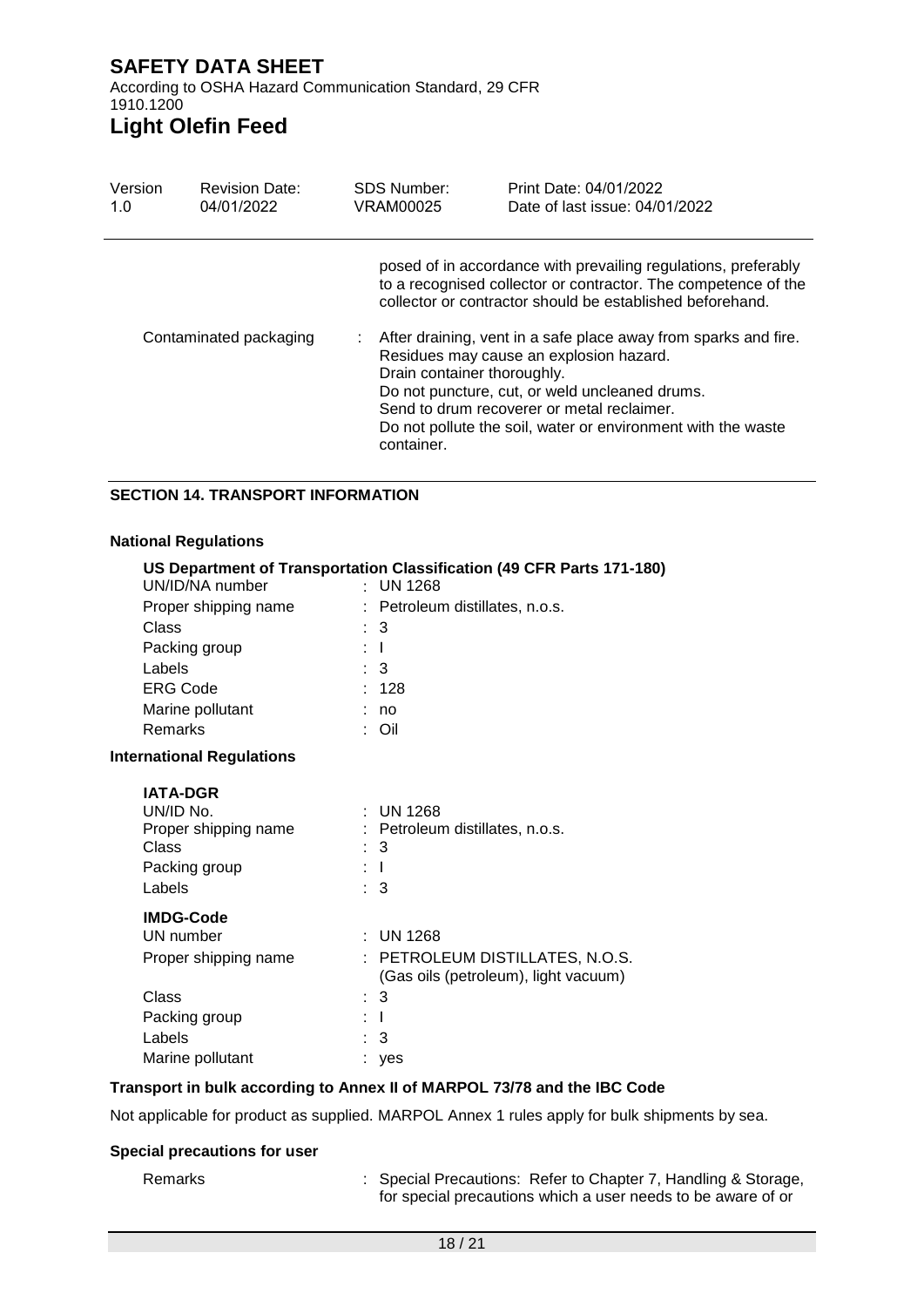### **SAFETY DATA SHEET** According to OSHA Hazard Communication Standard, 29 CFR 1910.1200 **Light Olefin Feed**

| Version | <b>Revision Date:</b>         | SDS Number: | Print Date: 04/01/2022                                                                                                                                                           |
|---------|-------------------------------|-------------|----------------------------------------------------------------------------------------------------------------------------------------------------------------------------------|
| 1.0     | 04/01/2022                    | VRAM00025   | Date of last issue: 04/01/2022                                                                                                                                                   |
|         | <b>Additional Information</b> |             | needs to comply with in connection with transport.<br>: This material is an 'OIL' under 49 CFR Part 130 when trans-<br>ported in a container of 3500 gallon capacity or greater. |

### **SECTION 15. REGULATORY INFORMATION**

#### **EPCRA - Emergency Planning and Community Right-to-Know Act**

\*: This material does not contain any components with a CERCLA RQ. Vertex HSSE classifies this material as an "oil" under the CERCLA Petroleum Exclusion, therefore re-leases to the environment are not reportable under CERCLA.

#### **SARA 304 Extremely Hazardous Substances Reportable Quantity**

This material does not contain any components with a section 304 EHS RQ.

#### **SARA 302 Extremely Hazardous Substances Threshold Planning Quantity**

This material does not contain any components with a section 302 EHS TPQ.

| SARA 311/312 Hazards |    | Flammable (gases, aerosols, liquids, or solids)<br>Aspiration hazard<br>Acute toxicity (any route of exposure)<br>Skin corrosion or irritation<br>Carcinogenicity<br>Specific target organ toxicity (single or repeated exposure) |
|----------------------|----|-----------------------------------------------------------------------------------------------------------------------------------------------------------------------------------------------------------------------------------|
| <b>SARA 313</b>      | ÷. | This material does not contain any chemical components with<br>known CAS numbers that exceed the threshold (De Minimis)<br>reporting levels established by SARA Title III, Section 313.                                           |

### **Clean Water Act**

This product does not contain any Hazardous Chemicals listed under the U.S. CleanWater Act, Section 311, Table 117.3.

#### **US State Regulations**

#### **California Prop. 65**

This product does not contain any chemicals known to State of California to cause cancer, birth defects, or any other reproductive harm.

#### **Other regulations:**

The regulatory information is not intended to be comprehensive. Other regulations may apply to this material.

IARC has classified diesel exhaust emissions as a Class 1 carcinogen - carcinogenic to humans. Steps should be taken to prevent personal exposure to diesel exhaust emissions.

### **SECTION 16. OTHER INFORMATION**

#### **Further information**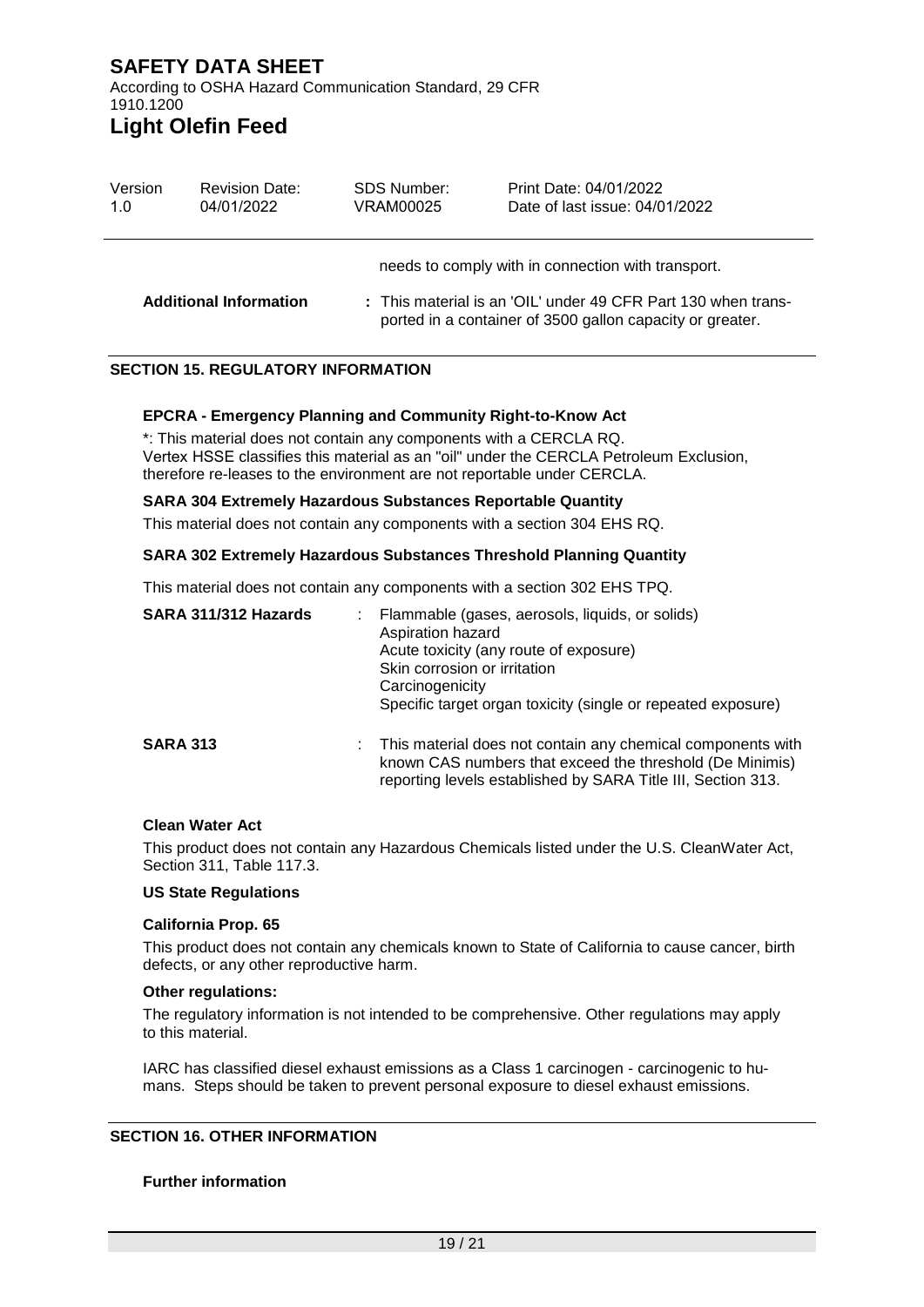According to OSHA Hazard Communication Standard, 29 CFR 1910.1200 **Light Olefin Feed**

| Version<br>1.0 | <b>Revision Date:</b><br>04/01/2022                                   | <b>SDS Number:</b><br><b>VRAM00025</b>                                                                                                                                                                                                                                                            | Print Date: 04/01/2022<br>Date of last issue: 04/01/2022                                                                                                                                                                                                                                                                                                                                                                                                                                                                                                                                                                                                                                                                                                                                                                                                                                                                                                                                                                                                                                                                                                                                                                                                                                                                                                                                                                                                                                                                                                                                                                                                     |  |  |  |  |  |
|----------------|-----------------------------------------------------------------------|---------------------------------------------------------------------------------------------------------------------------------------------------------------------------------------------------------------------------------------------------------------------------------------------------|--------------------------------------------------------------------------------------------------------------------------------------------------------------------------------------------------------------------------------------------------------------------------------------------------------------------------------------------------------------------------------------------------------------------------------------------------------------------------------------------------------------------------------------------------------------------------------------------------------------------------------------------------------------------------------------------------------------------------------------------------------------------------------------------------------------------------------------------------------------------------------------------------------------------------------------------------------------------------------------------------------------------------------------------------------------------------------------------------------------------------------------------------------------------------------------------------------------------------------------------------------------------------------------------------------------------------------------------------------------------------------------------------------------------------------------------------------------------------------------------------------------------------------------------------------------------------------------------------------------------------------------------------------------|--|--|--|--|--|
| tivity)        | NFPA Rating (Health, Fire, Reac- 2, 2, 0                              |                                                                                                                                                                                                                                                                                                   |                                                                                                                                                                                                                                                                                                                                                                                                                                                                                                                                                                                                                                                                                                                                                                                                                                                                                                                                                                                                                                                                                                                                                                                                                                                                                                                                                                                                                                                                                                                                                                                                                                                              |  |  |  |  |  |
|                |                                                                       |                                                                                                                                                                                                                                                                                                   |                                                                                                                                                                                                                                                                                                                                                                                                                                                                                                                                                                                                                                                                                                                                                                                                                                                                                                                                                                                                                                                                                                                                                                                                                                                                                                                                                                                                                                                                                                                                                                                                                                                              |  |  |  |  |  |
|                | <b>Full text of other abbreviations</b><br>Abbreviations and Acronyms |                                                                                                                                                                                                                                                                                                   | The standard abbreviations and acronyms used in this docu-<br>ment can be looked up in reference literature (e.g. scientific<br>dictionaries) and/or websites.                                                                                                                                                                                                                                                                                                                                                                                                                                                                                                                                                                                                                                                                                                                                                                                                                                                                                                                                                                                                                                                                                                                                                                                                                                                                                                                                                                                                                                                                                               |  |  |  |  |  |
|                |                                                                       | Hygienists<br>$COC = Cleveland Open-Cup$<br>EC = European Commission<br>gy Of Chemicals<br><b>Chemical Substances</b><br>EL50 = Effective Loading fifty<br>Inventory<br>Labelling of Chemicals<br>$IL50 = Inhibitory Level fifty$<br>$LL50 = Lethal$ Loading fifty<br><b>Pollution From Ships</b> | ACGIH = American Conference of Governmental Industrial<br>$ADR = European Agreement concerning the International$<br>Carriage of Dangerous Goods by Road<br>AICS = Australian Inventory of Chemical Substances<br>ASTM = American Society for Testing and Materials<br>BEL = Biological exposure limits<br>BTEX = Benzene, Toluene, Ethylbenzene, Xylenes<br>CAS = Chemical Abstracts Service<br>CEFIC = European Chemical Industry Council<br>CLP = Classification Packaging and Labelling<br>DIN = Deutsches Institut fur Normung<br>DMEL = Derived Minimal Effect Level<br>DNEL = Derived No Effect Level<br>DSL = Canada Domestic Substance List<br>$EC50 =$ Effective Concentration fifty<br>ECETOC = European Center on Ecotoxicology and Toxicolo-<br>ECHA = European Chemicals Agency<br>EINECS = The European Inventory of Existing Commercial<br><b>ENCS</b> = Japanese Existing and New Chemical Substances<br>EWC = European Waste Code<br>GHS = Globally Harmonised System of Classification and<br>IARC = International Agency for Research on Cancer<br>IATA = International Air Transport Association<br>IC50 = Inhibitory Concentration fifty<br><b>IMDG</b> = International Maritime Dangerous Goods<br><b>INV</b> = Chinese Chemicals Inventory<br>IP346 = Institute of Petroleum test method $N^{\circ}$ 346 for the<br>determination of polycyclic aromatics DMSO-extractables<br>KECI = Korea Existing Chemicals Inventory<br>$LC50$ = Lethal Concentration fifty<br>$LD50 = Lethal Does fifty per cent.$<br>LL/EL/IL = Lethal Loading/Effective Loading/Inhibitory loading<br>MARPOL = International Convention for the Prevention of |  |  |  |  |  |
|                |                                                                       |                                                                                                                                                                                                                                                                                                   | NOEC/NOEL = No Observed Effect Concentration / No Ob-                                                                                                                                                                                                                                                                                                                                                                                                                                                                                                                                                                                                                                                                                                                                                                                                                                                                                                                                                                                                                                                                                                                                                                                                                                                                                                                                                                                                                                                                                                                                                                                                        |  |  |  |  |  |